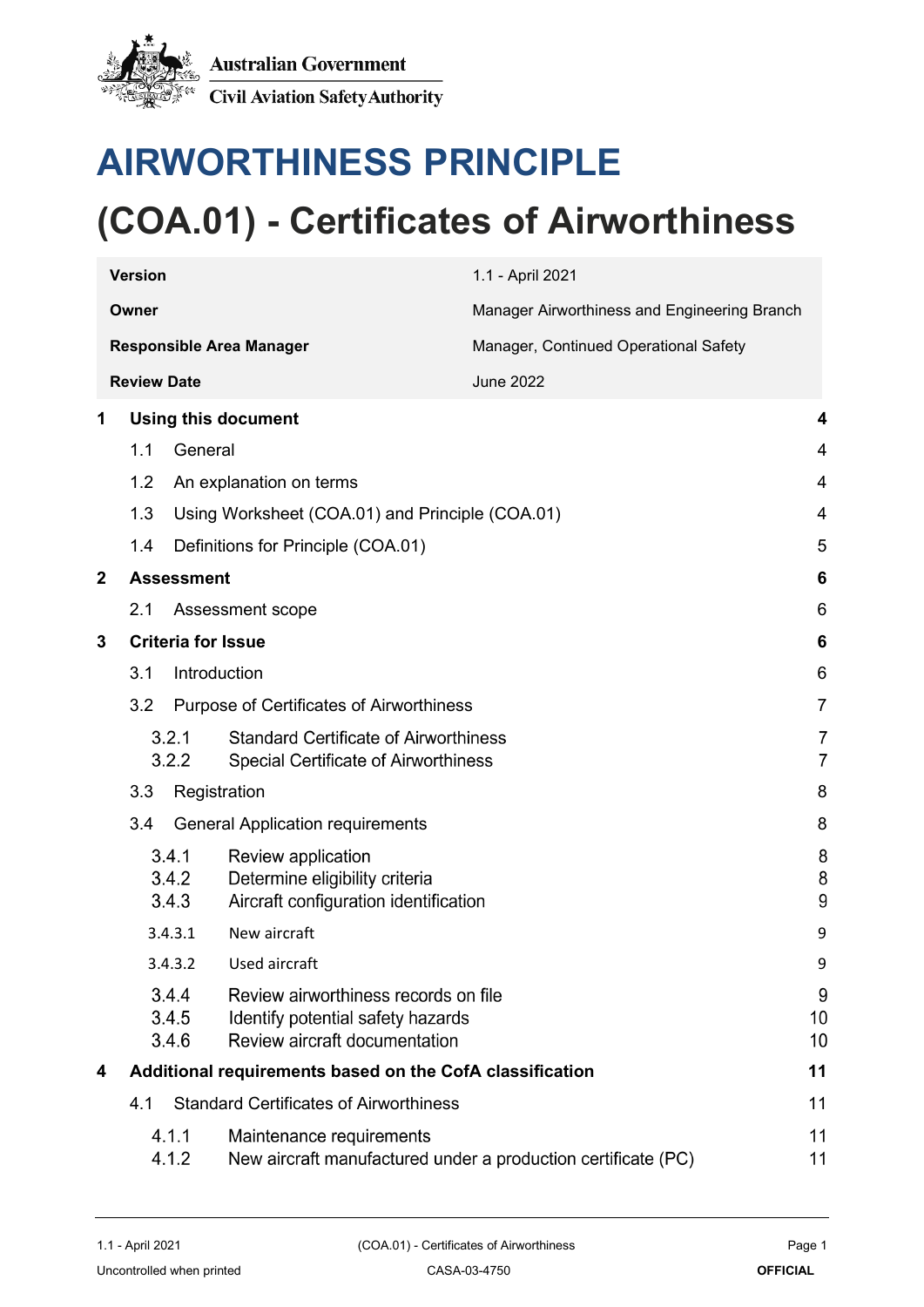| 4.1.2.1        | Review application:                                                                                       | 11       |
|----------------|-----------------------------------------------------------------------------------------------------------|----------|
| 4.1.3          | New aircraft manufactured under a Type Certificate (TC) only                                              | 12       |
| 4.1.3.1        | Review application                                                                                        | 12       |
| 4.1.3.2        | Review aircraft records                                                                                   | 12       |
| 4.1.3.3        | Inspect aircraft                                                                                          | 12       |
| 4.1.4          | Manned free balloons                                                                                      | 12       |
| 4.1.4.1        | Requirements for balloon identifications                                                                  | 12       |
| 4.1.4.2        | <b>Balloon inspection</b>                                                                                 | 12       |
| 4.2            | <b>Special Certificates of Airworthiness</b>                                                              | 12       |
| 4.2.1          | Primary category                                                                                          | 13       |
| 4.2.1.1        | Aircraft with a current standard certificate of airworthiness                                             | 13       |
| 4.2.1.2        | Issue certificate of airworthiness                                                                        | 13       |
| 4.2.1.3        | Imported primary category aircraft                                                                        | 13       |
| 4.2.1.4        | Duration of the primary category CofA                                                                     | 13       |
| 4.2.1.5        | Multiple category certification                                                                           | 13       |
| 4.2.2          | Intermediate category                                                                                     | 13       |
| 4.2.2.1        | Multiple category certification                                                                           | 14       |
| 4.2.3          | <b>Restricted category</b>                                                                                | 14       |
| 4.2.3.1        | General guidelines                                                                                        | 14       |
| 4.2.3.2        | Multiple category certification                                                                           | 14       |
| 4.2.4          | Limited category                                                                                          | 14       |
| 4.2.4.1        | Limited category organisation                                                                             | 14       |
| 4.2.4.2        | Eligibility                                                                                               | 14       |
| 4.2.4.3        | Duration of limited category CofA                                                                         | 15       |
| 4.2.4.4        | Limited category certificates-assignment of permit index numbers                                          | 15       |
| 4.2.4.5        | Information to be included on limited category certificates                                               | 15       |
| 4.2.5          | Light sport aircraft (LSA) category                                                                       | 15       |
| 4.2.5.1        | Issue of Special CofA for production LSA                                                                  | 15       |
| 4.2.5.2        | Process                                                                                                   | 15       |
| 4.2.5.3        | Placards and warnings                                                                                     | 16       |
| 4.2.6<br>4.2.7 | Amateur-built (ABAA) aircraft category<br>Aircraft equipped with explosive devices or jettisonable stores | 16<br>16 |
| 4.2.7.1        | Maintenance of jettisonable stores                                                                        | 16       |
| 4.2.7.2        | Ejection seat systems                                                                                     | 16       |
| 4.2.7.3        | Procedures for securing aircraft                                                                          | 17       |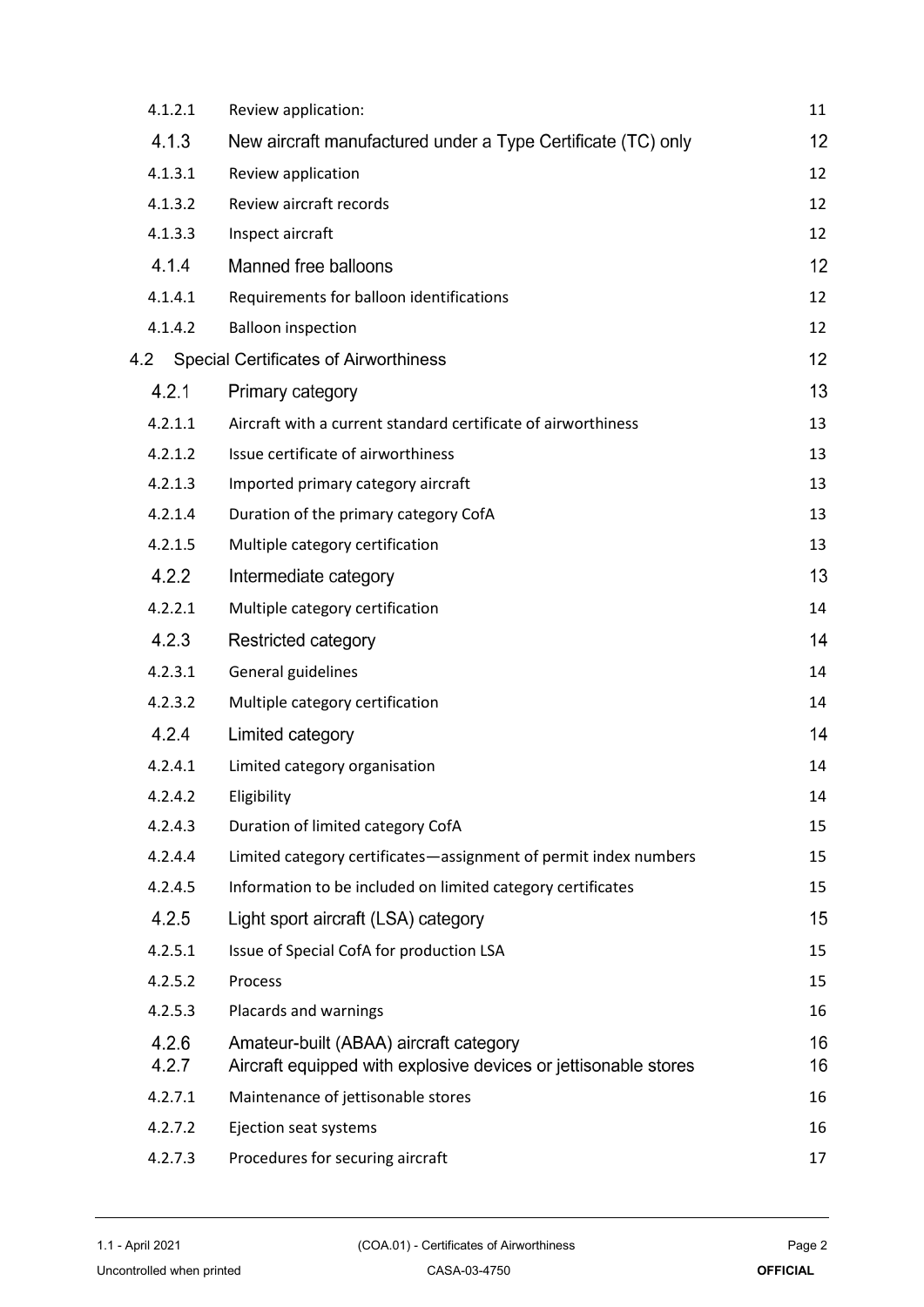|                         | 4.2.7.4                          | Airport notification                                                                                                                                                           | 17                   |
|-------------------------|----------------------------------|--------------------------------------------------------------------------------------------------------------------------------------------------------------------------------|----------------------|
|                         | 4.2.7.5                          | Marks for explosive devices                                                                                                                                                    | 17                   |
|                         | 4.2.7.6                          | Operations with jettisonable stores                                                                                                                                            | 17                   |
|                         | 4.2.8                            | <b>Provisional CofA</b>                                                                                                                                                        | 17                   |
|                         | 4.3                              | Multiple airworthiness certification                                                                                                                                           | 17                   |
|                         | 4.4                              | <b>Export Airworthiness Approval</b>                                                                                                                                           | 17                   |
|                         | 4.4.1<br>4.4.2<br>4.4.3<br>4.4.4 | Eligibility criteria<br>Export Airworthiness Approval requirements<br>Issuing of an Export Airworthiness Approval<br>Date of compliance                                        | 18<br>18<br>18<br>18 |
| 5                       |                                  | <b>Aircraft inspection</b>                                                                                                                                                     | 19                   |
|                         | 5.1                              | <b>Aircraft Inspection Checklist</b>                                                                                                                                           | 19                   |
|                         | 5.1.1<br>5.1.2<br>5.1.3<br>5.1.4 | <b>Mandatory Inspection Items</b><br><b>Operational Requirements</b><br><b>Document unsatisfactory inspections</b><br>Nomination of an aircraft Inspector for remote locations | 19<br>19<br>19<br>20 |
|                         | 5.1.4.1                          | Eligibility criteria                                                                                                                                                           | 20                   |
|                         | a)                               | A current licence holder in the maintenance of the aircraft type or                                                                                                            | 20                   |
|                         | b)                               | A current Instrument of Appointment Holder for the issuing of Certificates of<br>Airworthiness or Export Airworthiness approvals (as applicable) or                            | 20                   |
|                         | $\mathsf{c})$                    | an overseas equivalent of the above such as an EASA Part 66 licence holder on<br>type or an FAA Designated Airworthiness Representative.                                       | 20                   |
|                         | 5.1.4.2                          | Aircraft Inspection report criteria                                                                                                                                            | 20                   |
| 6                       |                                  | <b>Issue a Certificate of Airworthiness approval</b>                                                                                                                           | 21                   |
|                         | 6.1.1<br>6.1.2<br>6.1.3<br>6.1.4 | Issue the certificate<br><b>Conditions applied to a CofA</b><br><b>Issue denial</b><br>Review records and complete documentation                                               | 21<br>21<br>22<br>22 |
| $\overline{\mathbf{7}}$ |                                  | <b>Suspension/ cancellation of CofA</b>                                                                                                                                        | 22                   |
|                         | 7.1                              | Responsibility for suspending/ cancelling a CofA                                                                                                                               | 22                   |
|                         | 7.2                              | Suspension/ cancellation of a CofA                                                                                                                                             | 22                   |
|                         | 7.2.1<br>7.2.2<br>7.2.3<br>7.2.4 | <b>Cancellation guidelines</b><br><b>Suspension guidelines</b><br>Reinstatement of a CofA after suspension<br>Issue of a CofA after suspension/ cancellation                   | 22<br>23<br>23<br>23 |
|                         | 7.3                              | Replacement of lost CofA's                                                                                                                                                     | 23                   |
| 8                       | <b>Revision history</b>          |                                                                                                                                                                                | 25                   |
|                         |                                  | <b>Appendix A - Aircraft Inspection Checklist</b>                                                                                                                              | 1                    |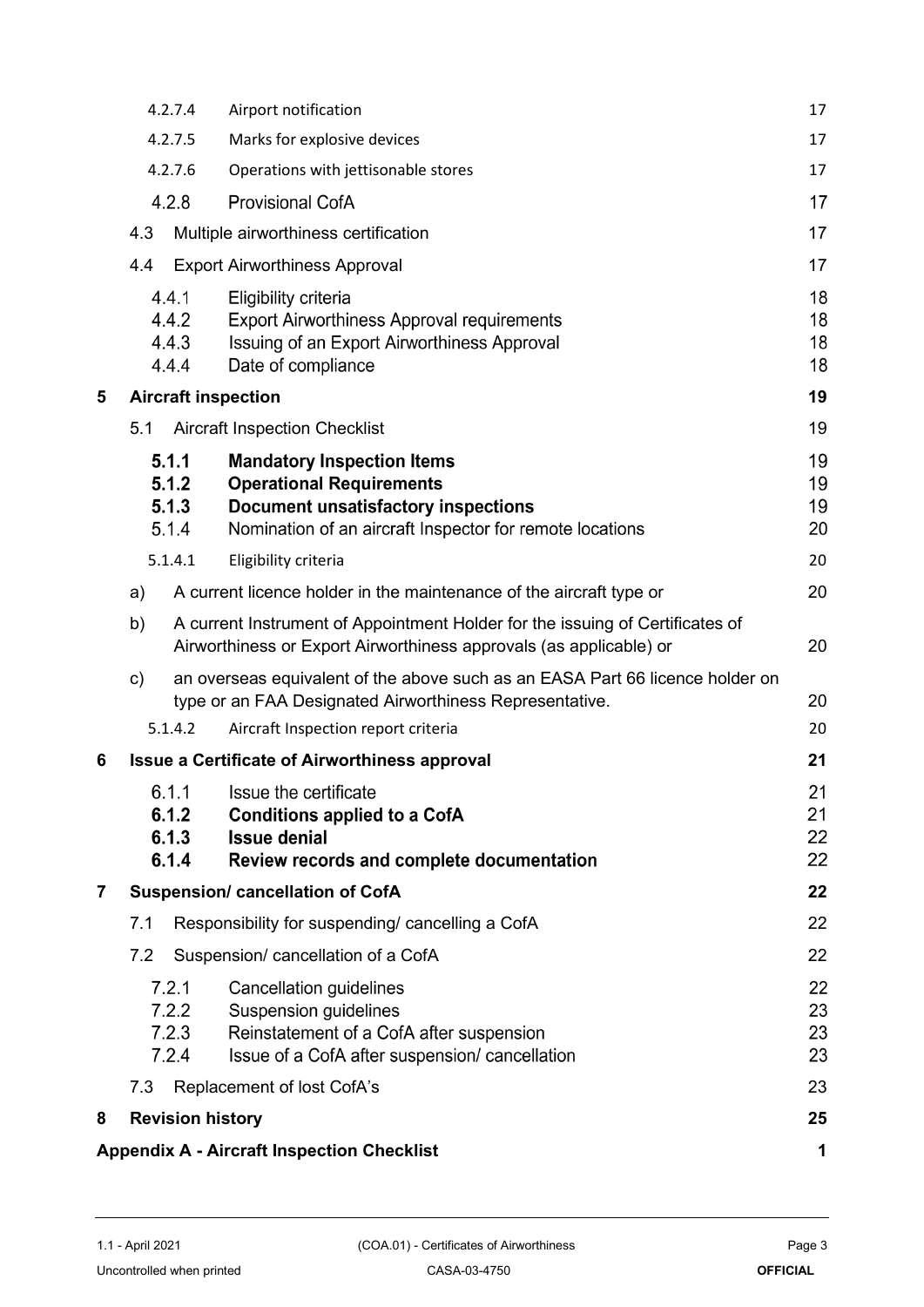## <span id="page-3-0"></span>**1 Using this document**

### <span id="page-3-1"></span>**1.1 General**

The airworthiness principle document aligns with the associated worksheet and provides clarification on the condition statements (questions) provided in the worksheet, as well as guidance on how best to assess the application considering the specific requirements in each section. To achieve this, the language used aims to encompass the regulatory requirements and CASA's understanding of safe practices including items for consideration that will establish what CASA believes to be a level of safety that is at least acceptable for an approval to be given.

### <span id="page-3-2"></span>**1.2 An explanation on terms**

#### **Must**

When this document states a requirement as a "must", the term will reference a legislative requirement and as such it cannot be omitted or changed from the stated requirement without further legislative variation or exemption.

#### **Should**

The use of the term "should" reflects a requirement that CASA has determined is important to be satisfied in order for the authorisation to be considered to provide a level of safety that is at least acceptable. As these requirements are not specified in legislation, such requirements should be considered only as acceptable means of compliance. Alternate means that can be shown to meet the same intent can be accepted by the CASA/Authorised person where deemed appropriate. The regulatory basis for these requirements is the regulation 11.055 of CASR. Where alternate methods do not show or meet the same intent, a condition may be placed on the authorisation to compensate and re-establish an acceptable level of safety. The regulatory basis for such conditions is regulation 11.056 of CASR.

It is not acceptable to ignore or omit any "should" requirement that is applicable to the authorisation being assessed without a justification demonstrating the decision retains a level of safety that is "at least acceptable". Conversely, it is also important to consider whether imposing such circumstances may be inappropriate and unduly onerous on the operator.

#### **May**

The term "may" signifies something that is permitted but not required through legislation or deemed important for approval. The term is used to provide options, alternate methods or examples.

## <span id="page-3-3"></span>**1.3 Using Worksheet (COA.01) and Principle (COA.01)**

Worksheet COA.01 follows the same numbering reference structure as Chapters 3 and 4 of this Principle document. e.g. Section 4.2 of this Principle aligns with the same reference section of the worksheet. The numbering is sequential to facilitate the cross-referencing between the Worksheet and this Principle document.

The Principle document incorporates information from several sources, including technical expertise from CASA officers and authorised persons. This assistance aims to facilitate the assessment process by elaborating on regulatory issues and expanding on practices that must,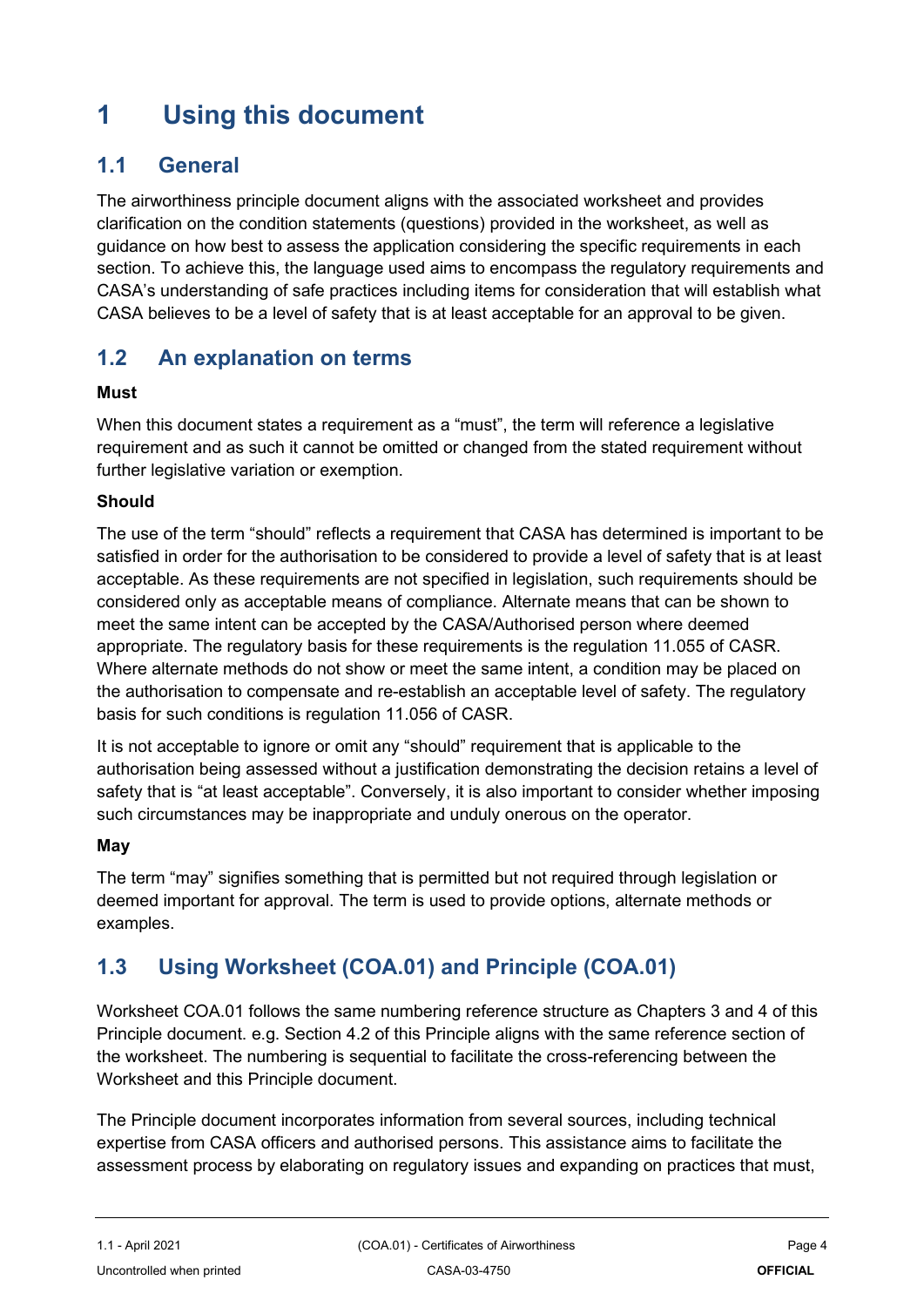should and may be positively identified to be considered compliant with current legislation.

## <span id="page-4-0"></span>**1.4 Definitions for Principle (COA.01)**

| <b>Table 1: Definitions for Principle</b> |  |  |
|-------------------------------------------|--|--|
|-------------------------------------------|--|--|

| Term                                               | <b>Definition</b>                                                                                                                                                                                                                                                                                                                                                                                                                                                                        |
|----------------------------------------------------|------------------------------------------------------------------------------------------------------------------------------------------------------------------------------------------------------------------------------------------------------------------------------------------------------------------------------------------------------------------------------------------------------------------------------------------------------------------------------------------|
| <b>Amateur Built Aircraft</b><br>Acceptance (ABAA) | An Amateur Built Aircraft Acceptance means a document given by<br>CASA or an authorised person as a type approval for an<br>amateur-built aircraft.                                                                                                                                                                                                                                                                                                                                      |
| Approver                                           | The CASA delegate, authorised person or limited category<br>organisation                                                                                                                                                                                                                                                                                                                                                                                                                 |
| Assessor                                           | A person performing an assessment of an application for a CofA and<br>will make a recommendation to a delegate of CASA, authorised<br>person or limited category organisation for the approval and issue of<br>a CofA.                                                                                                                                                                                                                                                                   |
| Class I product                                    | A Class I product is a complete aircraft, aircraft engine, or propeller,<br>that:<br>(a) has been type certificated in accordance with the regulations and<br>for which civil specifications or type certificate data sheets have been<br>issued; or<br>(b) is identical to a type certificated product specified in (a) in all<br>respects except as is otherwise acceptable to the national aviation<br>authority of the importing state.                                              |
| Class II product                                   | A Class II product is a major component of a Class I product (for<br>example, wings, fuselages, empennage assemblies, landing gears,<br>power transmissions and control surfaces), the failure of which would<br>jeopardise the safety of a Class I product; or any part, material, or<br>appliance, approved and manufactured under an ATSO in the "C"<br>series.                                                                                                                       |
| Type acceptance<br>certificate                     | A type acceptance certificate issued for imported aircraft certificated<br>by the national aviation authority of a recognised country under<br>CASR 21.029A.<br>(Source, CASA Dictionary Part 1 and CASR 21.029A modified)                                                                                                                                                                                                                                                               |
| Type certificate                                   | A type certificate, or foreign type certificate, for an aircraft, aircraft<br>engine or propeller, includes a reference to the type design, the<br>operating limitations, the type certificate data sheet, the applicable<br>airworthiness standards with which the certificate records<br>compliance, and any other conditions or limitations prescribed for the<br>aircraft, aircraft engine or propeller under the CASR.<br>(Source, CASA Dictionary Part 1 and CASR 21.041 modified) |
| Type certificate holder                            | The person or organisation identified in the Type Certificate Data<br>Sheet as being the holder of the certificate or the person or<br>organisation to whom the certificate was issued.                                                                                                                                                                                                                                                                                                  |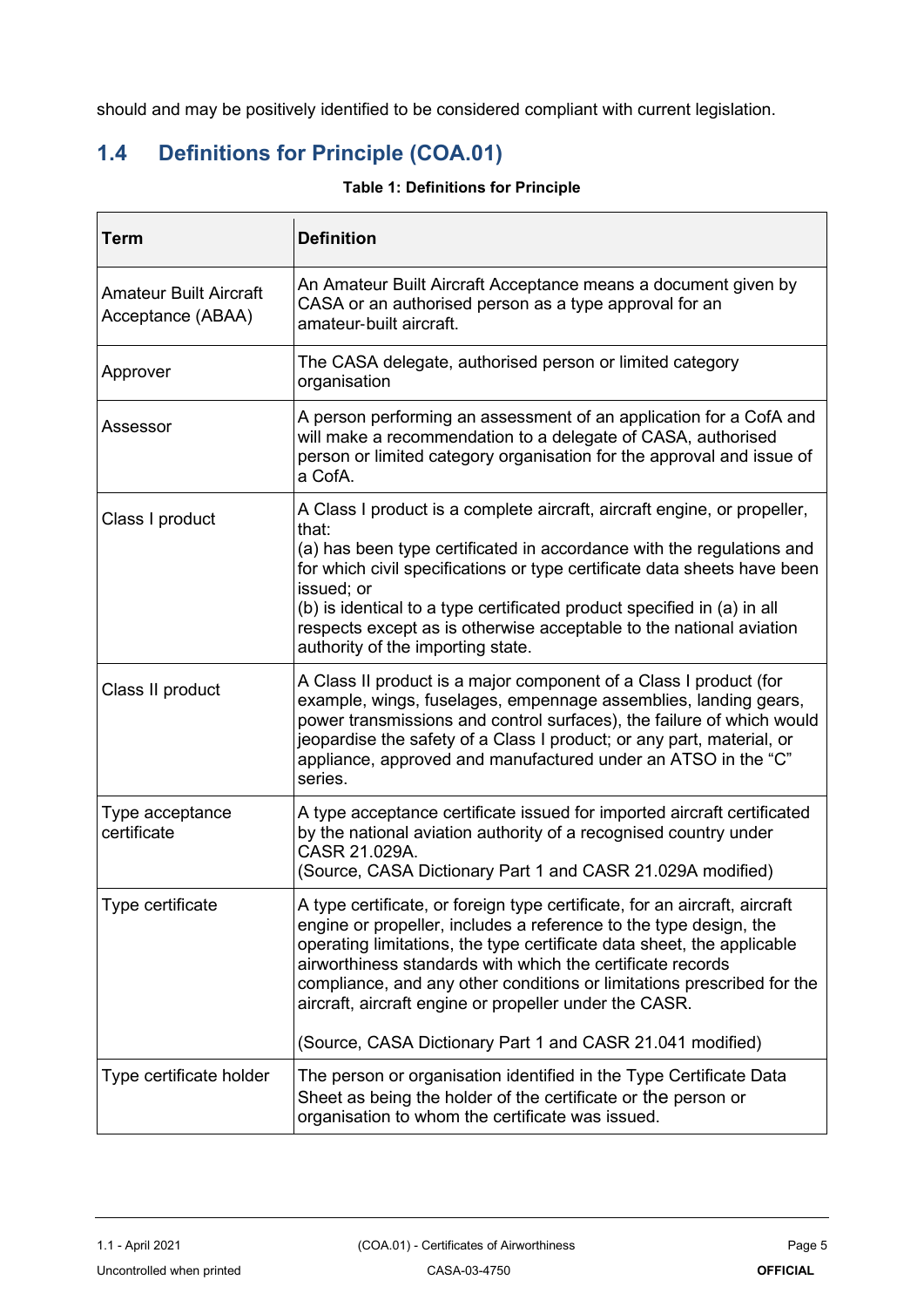| Term        | <b>Definition</b>                                                                                                                                                                                                                                                                                                                                                                                                                                                                                                                                                                                                                                                                                                                                                                                                                      |
|-------------|----------------------------------------------------------------------------------------------------------------------------------------------------------------------------------------------------------------------------------------------------------------------------------------------------------------------------------------------------------------------------------------------------------------------------------------------------------------------------------------------------------------------------------------------------------------------------------------------------------------------------------------------------------------------------------------------------------------------------------------------------------------------------------------------------------------------------------------|
| Type design | The set of data and information necessary to define an aeronautical<br>product type for the purpose of airworthiness determination to any<br>later aeronautical product of the same type:<br>(a) drawings and specifications contained in technical data approved<br>for the aircraft, aircraft engine or propeller, and a list of those<br>drawings and specifications<br>(b) information on dimensions, materials, and processes necessary<br>to define the structural strength of the aircraft, aircraft engine or<br>propeller<br>(c) airworthiness limitations section of the instructions for continued<br>airworthiness<br>(d) operating limitations and other information necessary for the safe<br>operation of the aircraft, aircraft engine or propeller.<br>(Source, ICAO Airworthiness Manual 9760, CASR 21.031 modified) |

## <span id="page-5-0"></span>**2 Assessment**

### <span id="page-5-1"></span>**2.1 Assessment scope**

The assessment scope for the issue of Certificates of Airworthiness encompasses an application form review, aircraft configuration identification, aircraft documentation review and aircraft inspection as well as consultation with others in areas of expertise that may be applicable to the application.

Airworthiness and Engineering Branch hold the required delegations to issue all classifications and categories of CofA under the CASR. By convention however, the branch generally only issues experimental certificates for the purposes of research and development and showing of compliance. (Protocol (COA.02) considers Experimental certificates).

The scope and assessment of a CofA application should follow this Principle or as directed in the instrument of appointment of an approved person. The assessment may be performed by a competent person (an assessor) making a recommendation to a delegate of CASA, authorised person or limited category organisation.

Standard, Special and Export CofA may only approved and issued by CASA, authorised persons or limited category organisations as allowed per the instrument of delegation or appointment.

## <span id="page-5-2"></span>**3 Criteria for Issue**

### <span id="page-5-3"></span>**3.1 Introduction**

As a signatory to the Convention on International Civil Aviation 1944 (Chicago Convention) Australia is expected to uphold the airworthiness requirements set out in the several Articles of the Convention. In particular, Article 31 states:

*Every aircraft engaged in international navigation shall be provided with a Certificate of Airworthiness issued or rendered valid by the state in which it is registered.*

Part II of Annex 8 (Airworthiness of Aircraft) to the Convention requires: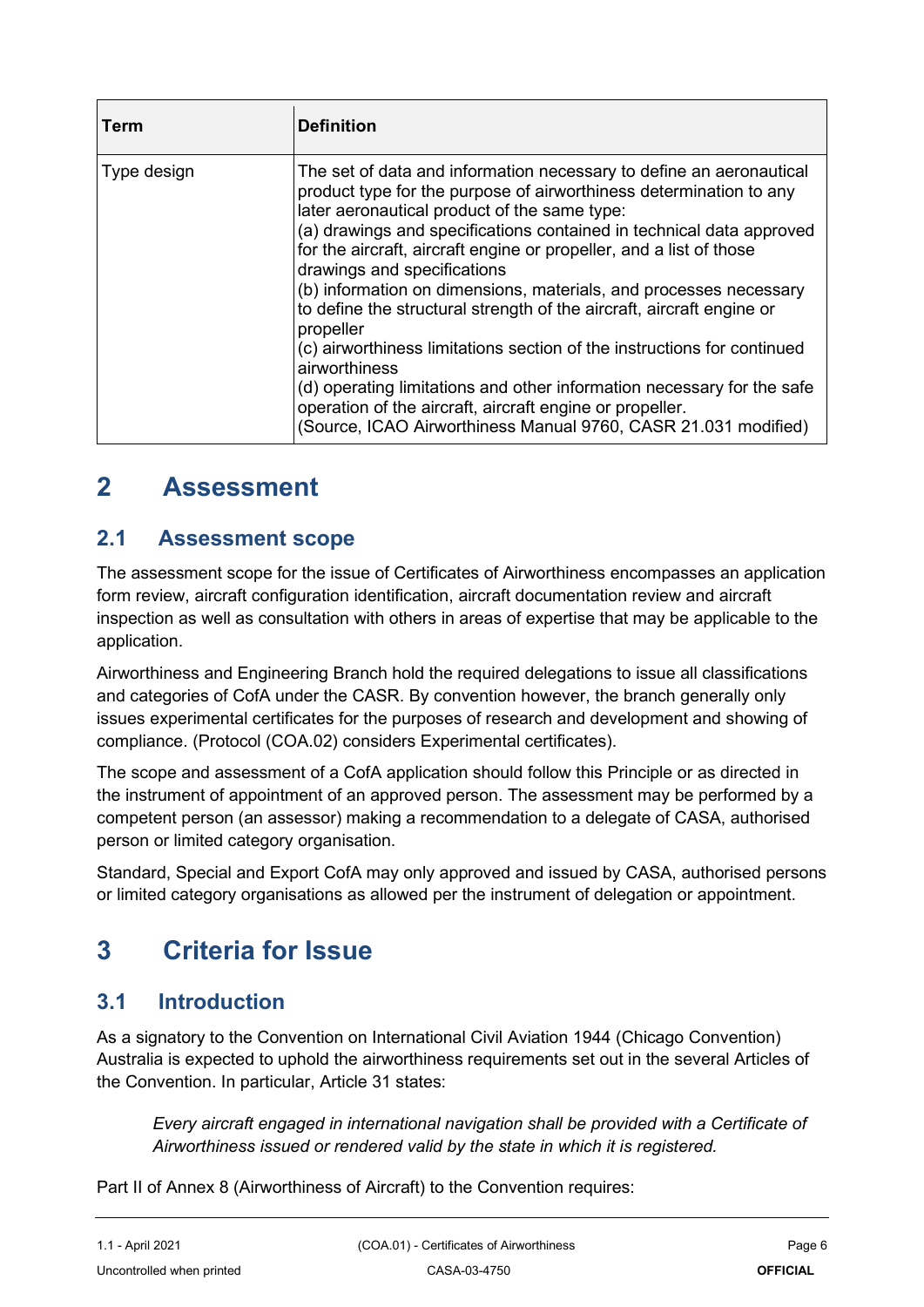*A Certificate of Airworthiness shall be issued by a Contracting State on the basis of satisfactory evidence that the aircraft complies with the design aspects of the appropriate airworthiness requirements.*

An Australian aircraft is not to commence a flight unless a certificate of airworthiness under the CASR is in force in respect of the aircraft; or the Regulations authorise the flight without the certificate.

## <span id="page-6-0"></span>**3.2 Purpose of Certificates of Airworthiness**

A CofA (standard or special) is necessary for each individual aircraft on the Australian Civil Aircraft Register as one of the legal conditions to being able to fly (unless the aircraft is operated under a Special Flight Permit).

- Standard CofA are issued under CASR 21.176.
- Special CofA are issued under CASR 21.176 except provisional certificates which are issued under 21.216 and experimental certificates which are issued under 21.195A.

A certificate of airworthiness may be issued under two classifications.

#### **3.2.1 Standard Certificate of Airworthiness**

Standard CofA's are issued to aircraft that conform to a type design (demonstrated by the existence of a type certificate) and are in a condition for safe operations. Type certification is necessary before a CofA in one of the standard categories can be issued. Standard CofA are issued under CASR 21.176 and are classified as:

- a) Transport
- b) Commuter
- c) Normal
- d) Utility
- e) Acrobatic
- f) Manned Free Balloons
- g) Special Class

#### **3.2.2 Special Certificate of Airworthiness**

Special CofA, are issued to permit the operation of aircraft that do not meet the requirements of Annex 8 of the Chicago Convention – 'Airworthiness of Aircraft' or because of certain modifications that do not conform to their TCs, but are capable of safe operations under defined operating conditions and purposes.

- a) Primary
- b) Intermediate
- c) Restricted
- d) Limited
- e) Amateur built under an ABAA
- f) Provisional
- g) Light Sport Aircraft
- h) Experimental certificate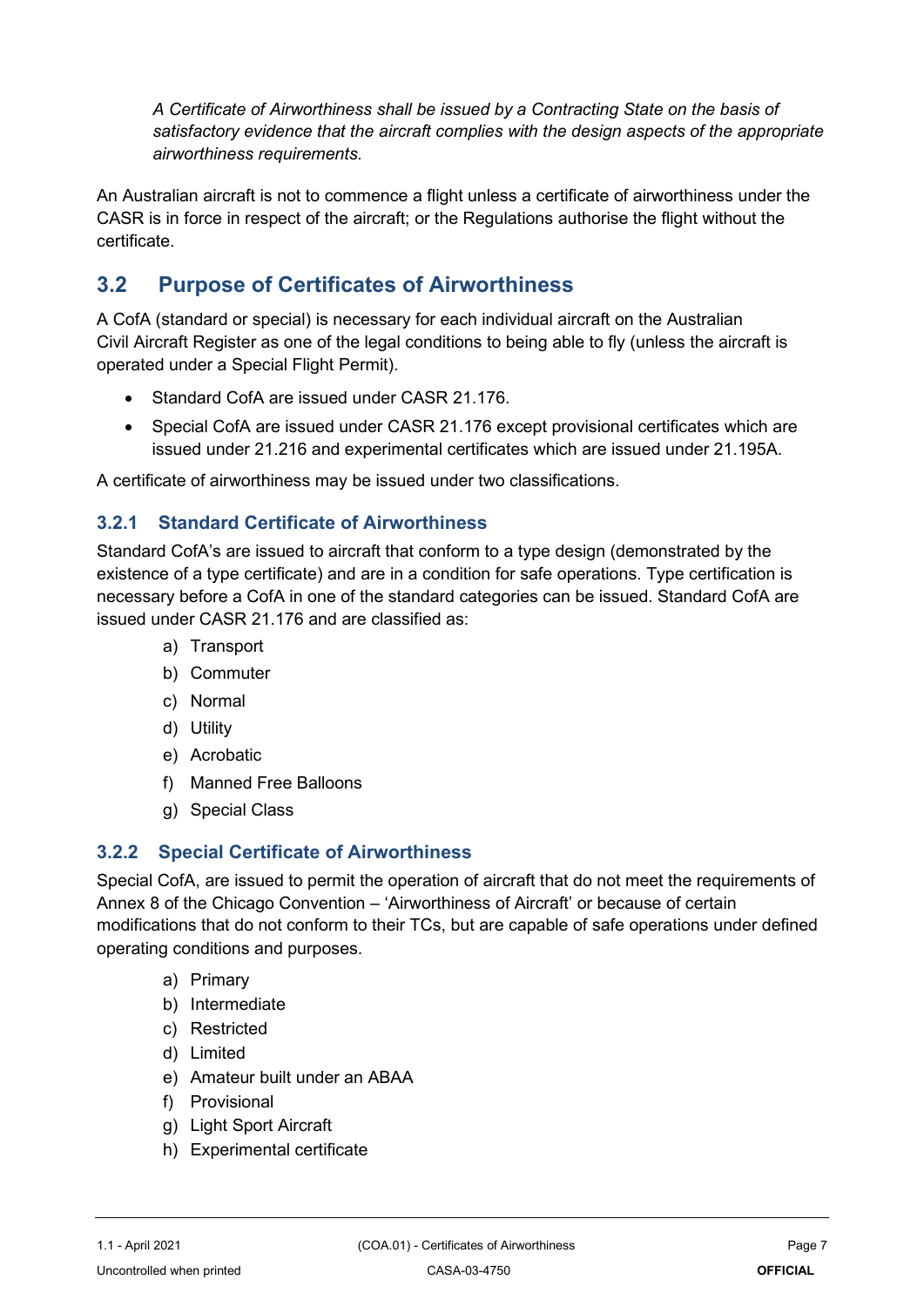## <span id="page-7-0"></span>**3.3 Registration**

The holder of a Certificate of Registration (CoR) is that operator who has the custody and airworthiness control of the aircraft (otherwise defined as the "owner"). Therefore one major prerequisite for application for a CofA is that the aircraft must already be registered on the Australian Civil Aircraft Register.

Change to an aircraft's registration mark invalidates the CofA in the sense that the CofA will be referring to a different aircraft by mark – the CofA must be reissued to reflect the new registration mark.

Cancellation of an aircraft's registration invalidates an aircraft's CofA.

## <span id="page-7-1"></span>**3.4 General Application requirements**

Common procedures for assessing and issuing a CofA are detailed below. Additional procedures that are specific to standard or special CofA are specified in section 4 of this principle and are additional depending on the purpose for the application.

#### **3.4.1 Review application**

- 1) A completed and signed application form should be submitted together with the supporting documents. The following forms should be completed depending which classification the application is for:
	- Form 717 Application for Standard Certificate of Airworthiness
	- Form 718 Application for Special Certificate of Airworthiness
	- Form 722 Application for issue of an Export Certificate of Airworthiness
	- Form 682 Application for Special Certificate of Airworthiness or Experimental Certificate for Light Sports Aircraft.
- 2) Letter of authorisation If the application is on behalf of an operator, verify the registered operator of the aircraft provided a notarised letter of authorisation and that the information in this letter is consistent with the application.
- 3) Type Certificate Data Sheet (TCDS) For an application for an aircraft in a category that requires a Type Certificate (TC), review the applicable TCDS, aircraft specification, or aircraft listing to verify the aircraft is eligible for issuance of the requested airworthiness certificate by make, model and serial number (S/N).

An applicant for the issue of a Certificate of Airworthiness will be required to provide sufficient details concerning the aircraft, its engines and, if applicable, its propellers in order to enable the CASA/authorised person to make an initial judgment concerning the aircraft's history, current status, equipment fit, modifications embodied, AD compliance and potential certification status.

The application form should be reviewed to ensure all requested information is included and accurate, the signatures are legitimate, and the aircraft is registered. The information on the form should be validated with the supporting documentation.

#### **3.4.2 Determine eligibility criteria**

To be eligible for a Certificate of Airworthiness, the aircraft make, model and serial number must be included in either: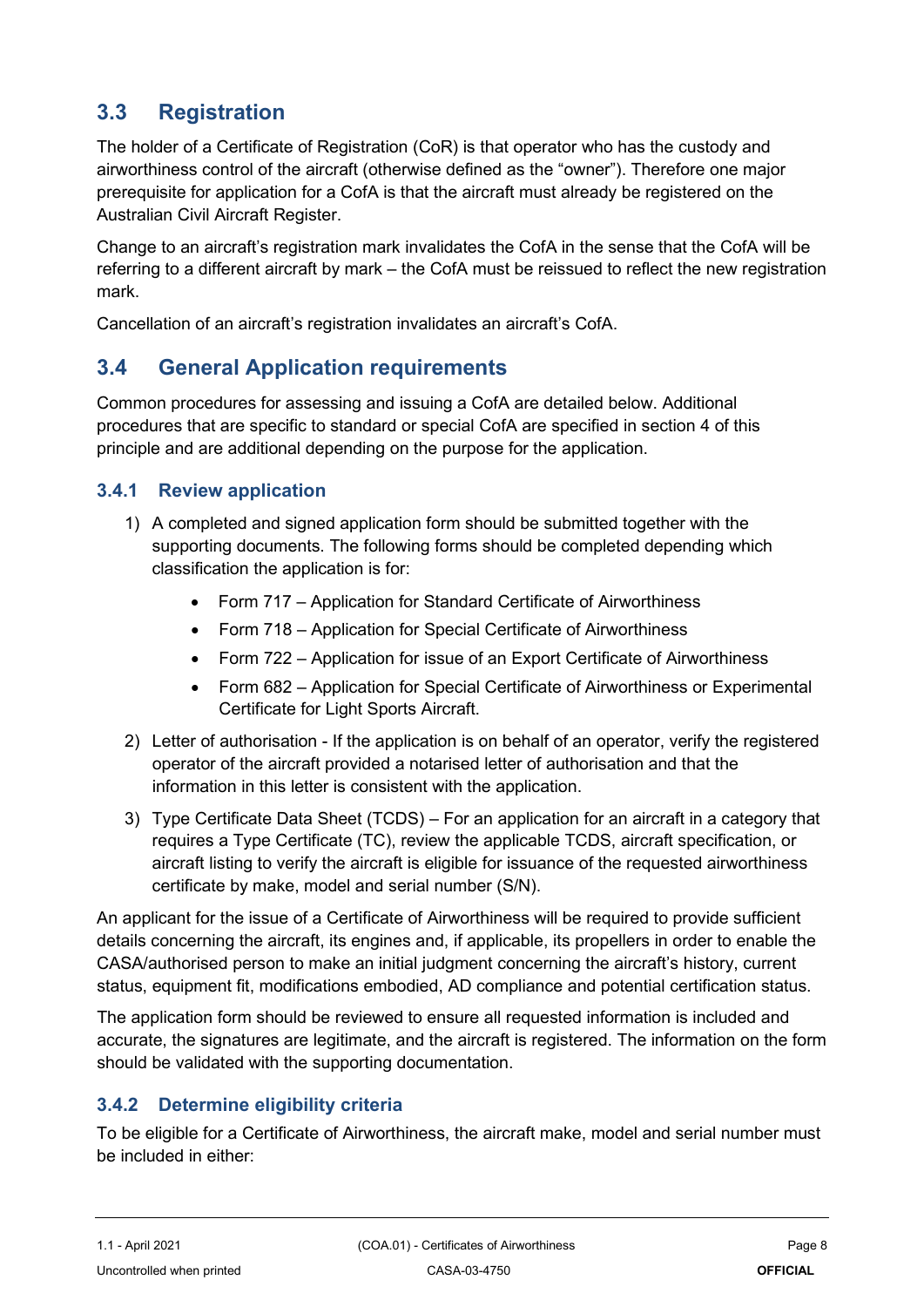- a) a current issued Australian Type Certificate (TC), or
- b) a current issued Australian Type Acceptance Certificate (TAC).

If the aircraft is not included in either an Australian TC or TAC per the above, then it is considered a first of type (FOT) or first of model (FOM). The applicant is to be advised that the aircraft must be issued a TAC under CASR 21.029A before any further work can be performed. (Use Form 735 – Application for Type Acceptance Certificate for Imported Aircraft).

Specific criteria regarding the CofA category is provided in Section 3.5.

#### **3.4.3 Aircraft configuration identification**

#### <span id="page-8-0"></span>**3.4.3.1 New aircraft**

Based on the approved type design the assessor should identify the aircraft configuration. This is mainly supported by evidence from the manufacturer that identifies which components and changes to type design have been necessary to build and deliver the considered aircraft. Generally, the manufacturer starts from a configuration that is a known type identified in the relevant type certificate and then lists all additional changes that are embodied on the aircraft.

In particular, some of those changes involve optional items that affect airworthiness and have been ordered by the customer. The customer may prefer some particular equipment from a specific supplier in order to harmonize with the rest of its fleet (e.g. passenger seats).

All changes embodied on the aircraft should be identified and are used to determine the applicable maintenance program for that aircraft.

A declaration issued by the State of Manufacture, for example, an export Certificate of Airworthiness, may be convenient to document all those particularities of the configuration.

#### <span id="page-8-1"></span>**3.4.3.2 Used aircraft**

In order to determine the approved configuration of the aircraft, the assessor should start from a known configuration (identified on the aircraft type certificate), for example, from the configuration known by the previous State which delivered the Certificate of Airworthiness. The assessor should review the aircraft maintenance records to determine all changes that have been incorporated on the aircraft.

A review of the aircraft interior configuration may be necessary to determine if modifications had been made to the original configuration. Such aircraft interior modifications should be found in a modification approval document.

All changes embodied on the aircraft should be approved by an appropriate authority, either through recognition of those changes within the approved type design (e.g. Service bulletins, etc), or individually approved as changes to the type certificate (EO's, STC, etc).

A declaration issued by the previous State of Registry, for example an export Certificate of Airworthiness, may be helpful to document those configuration particularities.

#### **3.4.4 Review airworthiness records on file**

1) Current registration – Review the Australian Civil Aircraft Register to verify the aircraft is currently registered per CASR Part 47.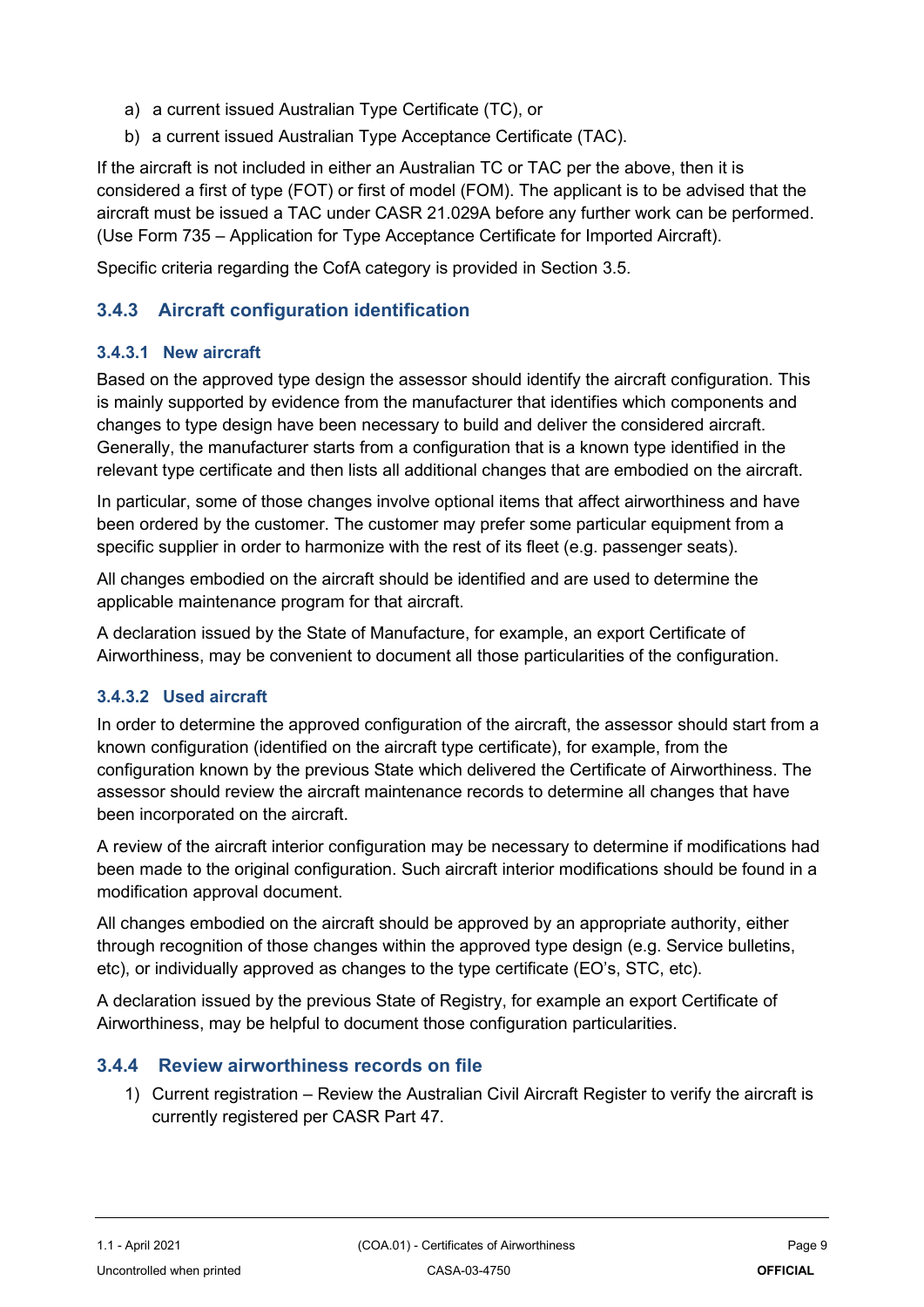2) Prior denials – Except for new aircraft, check aircraft records to determine if CASA previously issued a denial for this aircraft. If previously denied, verify that the reasons for the denial have been corrected.

#### **3.4.5 Identify potential safety hazards**

- 1) Review available information as necessary to assist in becoming familiar with the aircraft, aircraft engine, and propeller models and with potential safety hazards.
	- a. For example, review information as applicable and necessary to understand the manufacturer/builder; configuration; installed equipment; novel or unique features, characteristics, or systems; recent customer findings for new aircraft deliveries; recent quality escapes for new aircraft; histories of service difficulties, incidents, and accidents; ownership history of the aircraft; and potential for degradation from long-term storage.
- 2) Australian Transport Safety Bureau (ATSB) maintains a searchable database of incidents and accidents involving civil aircraft reported since July 2003, ATSB National Aviation Occurrence Database.

#### **3.4.6 Review aircraft documentation**

CASA AC 21-02 lists the supply of data required for submission by the applicant to assist in processing the application.

The assessor should review the following to establish the history of the aircraft, the status of the continuing airworthiness and the compliance of the documentation submitted:

- 1) Exemptions For an exemption concerning airworthiness that the applicant claims to apply to this aircraft, verify the exemption is included in CASA exemptions and that the exemption applies to this aircraft.
- 2) Export C of A (if available).
- 3) The aircraft flight manual (AFM). This is to determine if the AFM is applicable and compatible with the aircraft configuration.
- 4) Maintenance program, together with any bridging results from the previous program. The applicant should also furnish, where applicable, the maintenance review board report for the aircraft type, or the manufacturer's current maintenance planning data.
- 5) Status of all maintenance tasks contained in the maintenance program, including: airworthiness limitations, certification maintenance requirements (CMRs) and scheduled checks.
- 6) Details and certification of any major modifications or major repairs incorporated since the first C of A was issued. Particular attention should be given to any supplemental inspection described in the approval documents, for the performance of the inspection and the inclusion in the maintenance program.
- 7) Status of compliance with all applicable Mandatory Continuing Airworthiness Information (MCAI).
- 8) Details of equipment installations intended for particular operational roles, if applicable, e.g. towing, agricultural spraying and provision for the carriage of any external loads.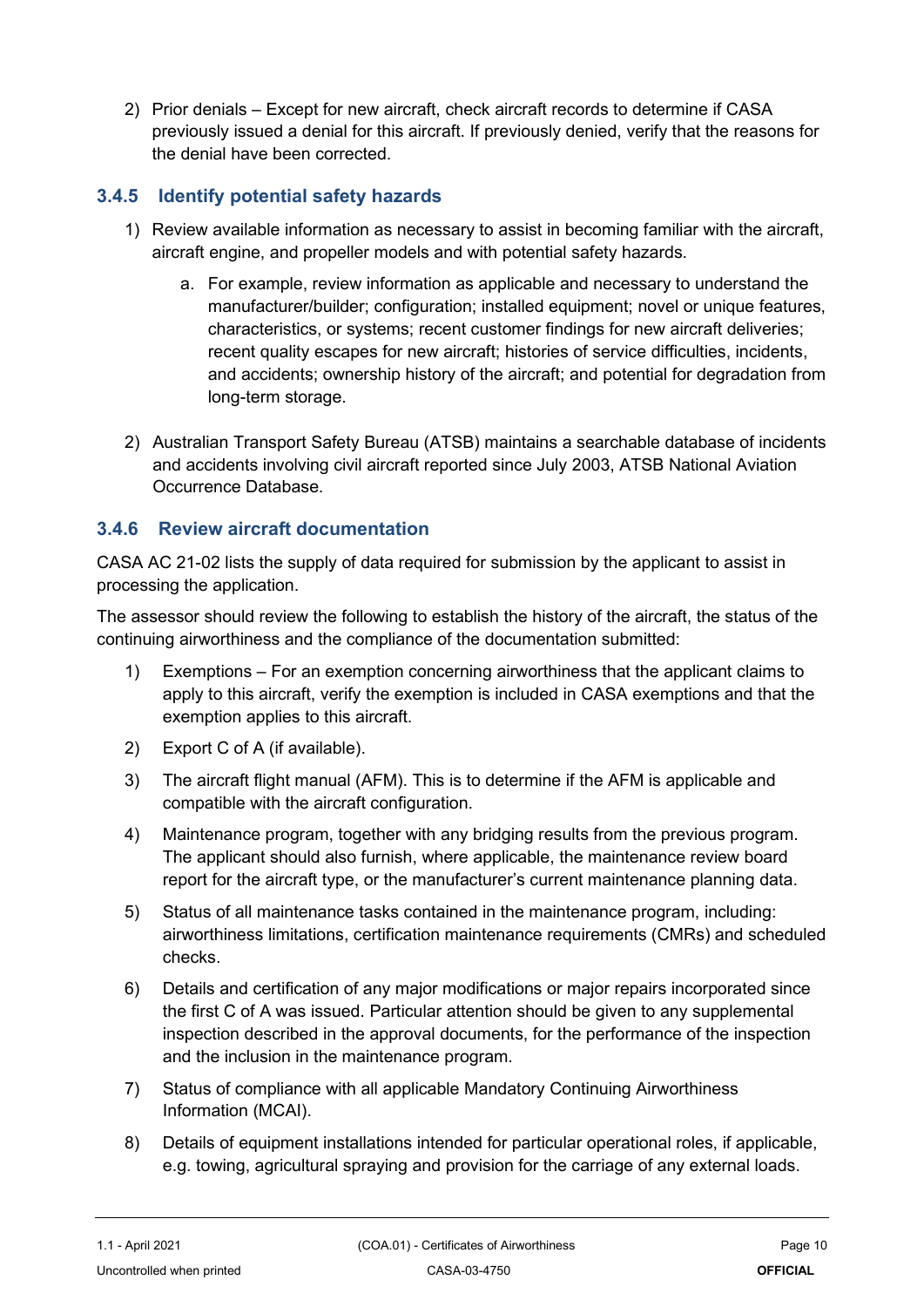- 9) Electrical Load Analysis (ELA) report.
- 10) Weight and balance report together with the equipment list.
- 11) Log books that document the history of the aircraft, as well as maintenance records.
- 12) Records that demonstrate the origin of parts and components that were installed new or repaired on the aircraft.
- 13) Records of all maintenance performed at time of the CofA application process.
- 14) Records of previous maintenance repairs and modifications. This is to determine if such tasks have modified airworthiness limitations or may necessitate additional checks to be included in the maintenance program in addition to those from the manufacturer.

## <span id="page-10-0"></span>**4 Additional requirements based on the CofA classification**

As well as following the standard steps in sections 3.4 and 3.5 of this document, below are additional components to be complied with dependant on the classification applied for in the application.

## <span id="page-10-1"></span>**4.1 Standard Certificates of Airworthiness**

The following requirements only apply to certain aircraft in the standard classification

#### **4.1.1 Maintenance requirements**

The CASRs specifically require maintenance to have been carried out for the issue of a CofA for certain cases under CASR 21.183(4) as follows:

- 1) Standard CofA, the aircraft must:
	- a. comply with any applicable airworthiness directives issued by Australia and the state of design and
	- b. have been inspected for the issue of a maintenance release.

The completion of an inspection for a maintenance release is a sound basis for establishing whether the aircraft is in condition for safe operation. The inspection for a maintenance release must be carried out by a Certificate of Approval holder approved to carry out maintenance on the type of aircraft involved.

#### **4.1.2 New aircraft manufactured under a production certificate (PC)**

#### <span id="page-10-2"></span>**4.1.2.1 Review application:**

- 1) Review the PC and the Production Limitation Record (PLR) to verify the holder is authorised to manufacture the applicable aircraft make and model.
- 2) Review the manufacturer's records to verify that quality system procedures have been completed satisfactorily, including production flight testing of the aircraft.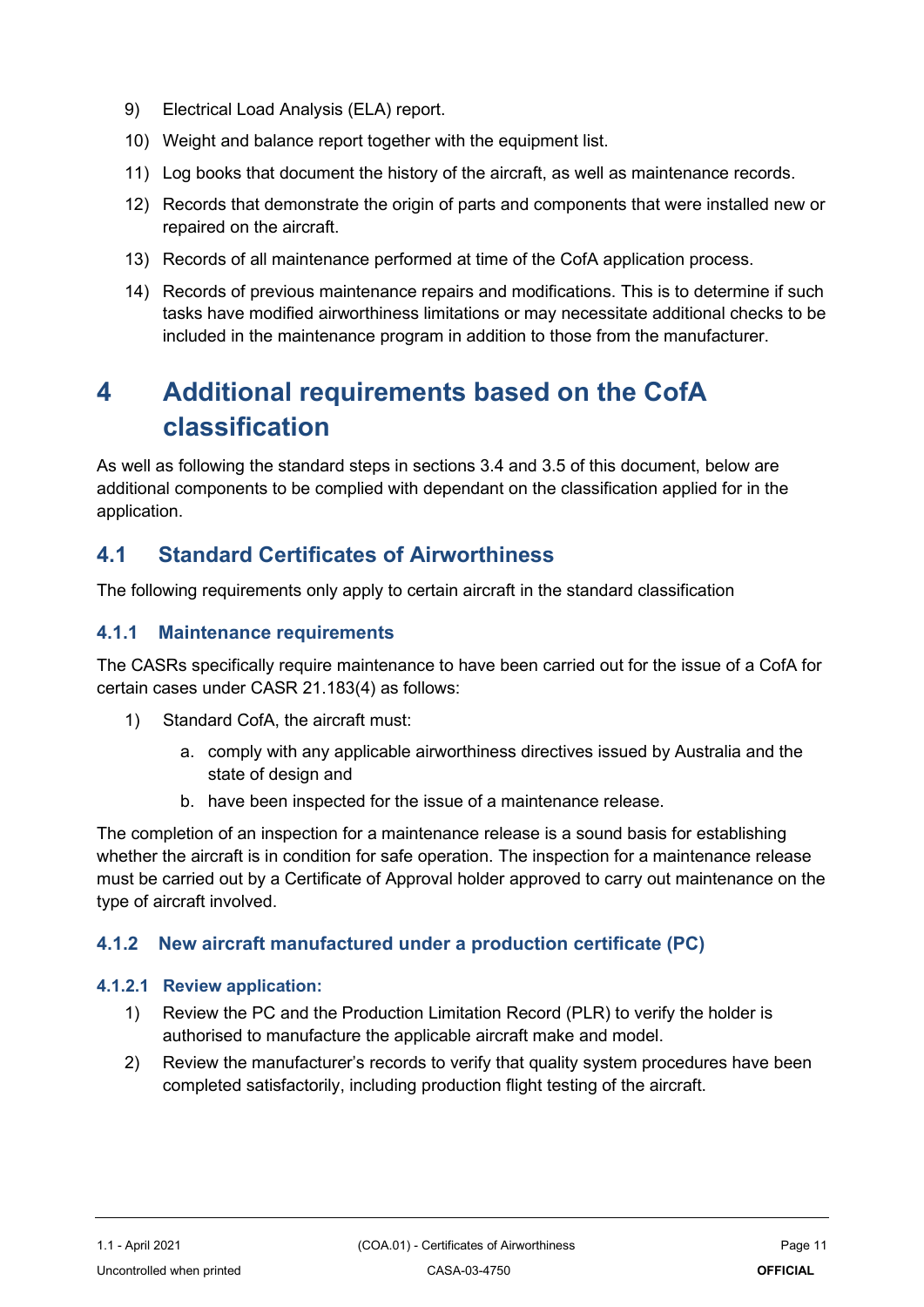#### **4.1.3 New aircraft manufactured under a Type Certificate (TC) only**

#### <span id="page-11-0"></span>**4.1.3.1 Review application**

- 1) Verify that the manufacturer is still authorised to manufacture under a TC since such authorisations are of limited duration.
- 2) Review Form 822 Statement of Conformity to verify the applicant certifies the aircraft is airworthy and was flight tested.

#### <span id="page-11-1"></span>**4.1.3.2 Review aircraft records**

- 1) Review CASA inspection records/file for each aircraft to verify that any prior findings have been properly addressed.
- 2) Review the manufacturer's records to verify that any interim quality system procedures have been completed satisfactorily, including production flight testing of the aircraft.
- 3) Verify any nonconformities involving material review actions have been resolved before issuance of an airworthiness certificate.

#### <span id="page-11-2"></span>**4.1.3.3 Inspect aircraft**

You must inspect each aircraft presented for issuance of a standard airworthiness certificate to find the aircraft airworthy. Adjust inspections as necessary for any significant changes in manufacturing systems, procedures, or personnel, or when changes have been introduced into the aircraft. Inspect the aircraft to verify conformity to its TC, including applicable ADs. This does not imply that every article must be subjected to a conformity inspection. Conformity inspections of articles should only be conducted when, conformity cannot be substantiated by any other means.

#### **4.1.4 Manned free balloons**

A manned free balloon consists of three components, envelope, burner system and basket.

#### <span id="page-11-3"></span>**4.1.4.1 Requirements for balloon identifications**

- 1) The manufacturer's identification data is usually engraved on the crown ring of the balloon.
- 2) A fire-proof metal plate must be attached to the envelope.

#### <span id="page-11-4"></span>**4.1.4.2 Balloon inspection**

The balloon must be inspected in its complete state. If no test inflation has been entered/certified in the balloon's log book, the inspection must include an inflation to ensure that the control cords are installed correctly and there are no obvious flaws in the balloon.

The inspection for issue of a CofA should include the presence/fitment of the thermal indicator.

**Note:** Only approved combinations of the three components (envelope, burner system and basket) may be fitted to a balloon. If the envelope is interchanged, the balloon is regarded as a new aircraft and, consequently, the CofA must be reissued.

### <span id="page-11-5"></span>**4.2 Special Certificates of Airworthiness**

A Special CofA can be issued to an aircraft which does not meet all the requirements for a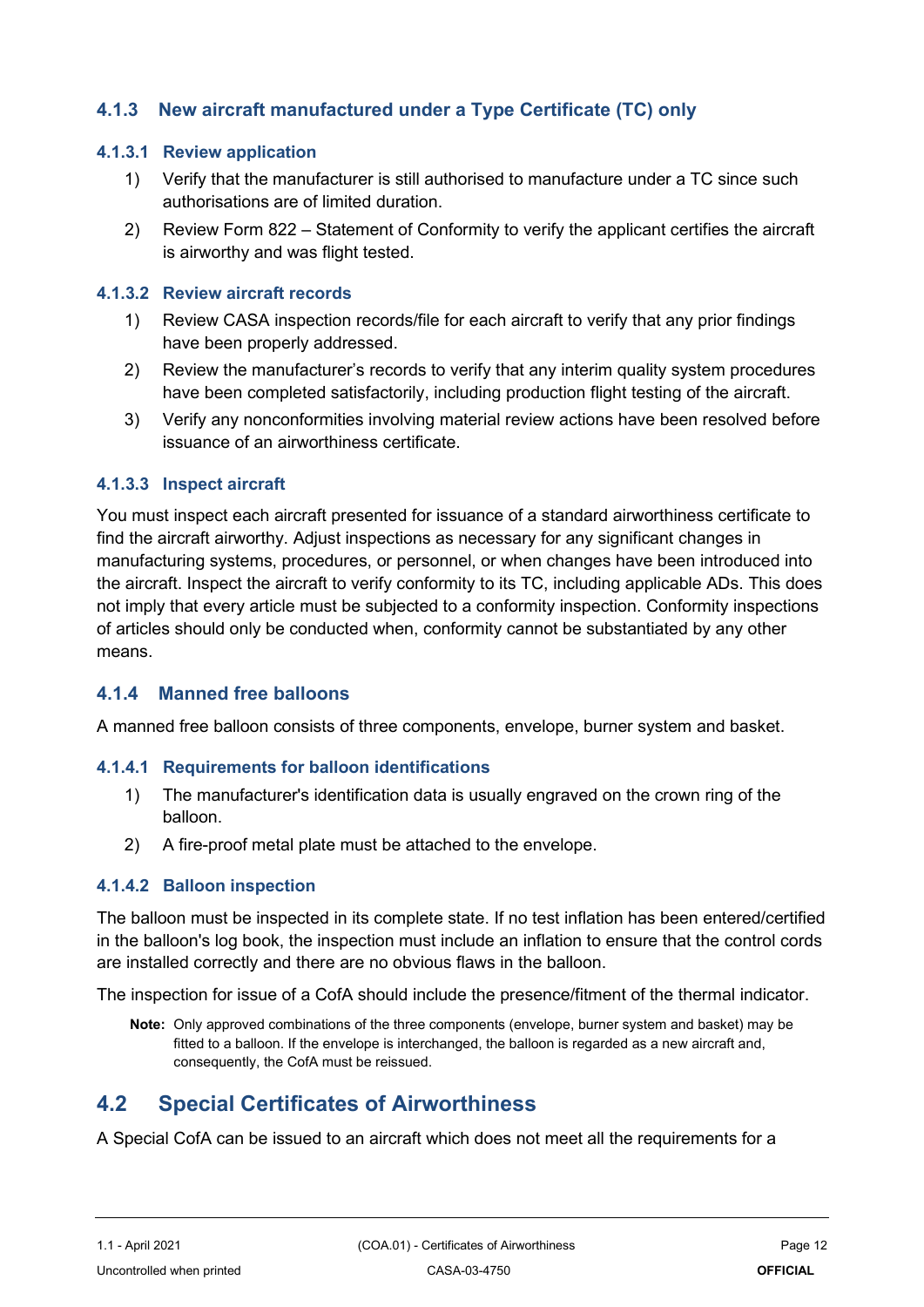CofA in one of the standard categories if it meets the all the requirements for the Special CofA category. Note that an aircraft with only a Special CofA must not be operated in international airspace or in the territory of a foreign country without the specific permission of that country.

#### **4.2.1 Primary category**

CASR Part 21 introduced a new category of aircraft known as primary category aircraft, which is identical to the FAA primary category. These aircraft are of simple design and intended for pleasure and personal use only.

#### <span id="page-12-0"></span>**4.2.1.1 Aircraft with a current standard certificate of airworthiness**

CASR 21.184(3) allows an applicant to exchange a standard Certificate of Airworthiness (CofA) for a special CofA in the primary category. The conversion will be made through the STC process. The STC process is described in AC 21.15. The principal reason for making this conversion would be to allow a qualified pilot-owner to perform appropriate preventive maintenance as allowed under this category (when this facility is available) beyond what already is allowed under pilot maintenance. Detailed information is located in AC 21-07.

#### <span id="page-12-1"></span>**4.2.1.2 Issue certificate of airworthiness**

Advise the applicant that its aircraft cannot be returned to a standard airworthiness certificate without showing that it meets all of the requirements for a standard airworthiness certificate as prescribed by the regulations. Such a showing historically has been difficult when an aircraft has remained in a different classification or category for a lengthy period. To facilitate the return to a standard airworthiness certificate, the aircraft records should indicate, among other requirements, that the aircraft has been maintained according to the manufacturer's instructions, and that any alterations to the aircraft either were removed or approved by CASA.

#### <span id="page-12-2"></span>**4.2.1.3 Imported primary category aircraft**

CASR 21.184(2) allows an applicant to obtain a special CofA in the primary category for an imported aircraft type that has been certificated in the primary category of another country. For further information refer to AC 21-30 and AC 21-31.

#### <span id="page-12-3"></span>**4.2.1.4 Duration of the primary category CofA**

In accordance with CASR 21.181(6), a primary category aircraft special CofA for an Australian aircraft is effective unless the Authority or an authorised person gives a written notice of suspension or cancellation of the special CofA.

#### <span id="page-12-4"></span>**4.2.1.5 Multiple category certification**

A multiple category certificate of airworthiness in the primary category and any other category must not be issued, a primary category aircraft may hold only one certificate of airworthiness.

#### **4.2.2 Intermediate category**

CASR 21.184A allows an authorised person or CASA to issue special CofA's in the intermediate category, which is an extension of the primary category and may involve certain aerial work commercial operations.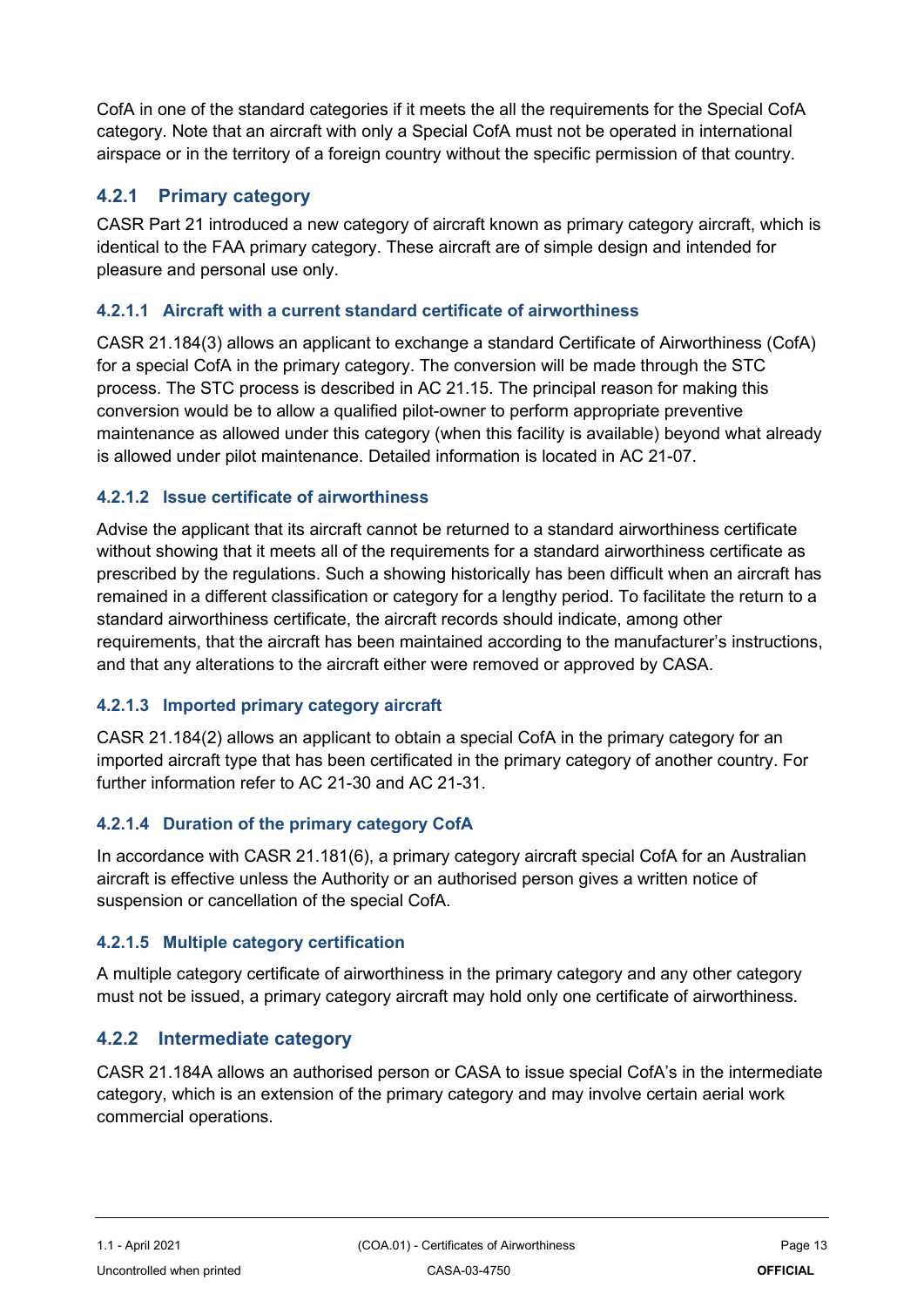#### <span id="page-13-0"></span>**4.2.2.1 Multiple category certification**

A multiple category certificate of airworthiness in the intermediate category and any other category must not be issued, an intermediate category aircraft may hold only one certificate of airworthiness.

#### **4.2.3 Restricted category**

CASR 21.185 allows an authorised person or CASA to issue special CofAs for restricted category aircraft to allow operation of such aircraft for designated special purpose operations that are set out in CASR 21.025(2). Refer to AC 21-06 for more information.

#### <span id="page-13-1"></span>**4.2.3.1 General guidelines**

- a. The category is based on the restrictive category as prescribed by the US Federal Aviation Administration (FAA).
- b. The aircraft can be of any shape, weight, engine configuration or size, and may be ex-military aircraft
- c. Restricted category aircraft can only carry persons who perform an essential function in the operation or are needed to accomplish the work activity directly associated with the special purpose.

#### <span id="page-13-2"></span>**4.2.3.2 Multiple category certification**

An aircraft issued with a special CofA in the restricted category can also be issued concurrently with a CofA in a standard or a limited category. Compliance must be shown with the requirements of each category when the aircraft is in the configuration for that category.

#### **4.2.4 Limited category**

Aircraft produced for the armed forces are normally designed to meet specific military operational specifications and the design standards used to achieve these requirements are generally not known to civil authorities.

In order to safely manage these unknowns, CASA has made provision for military aircraft to continue in civil use once their military life has ended by operating under a limited certificate. The aircraft in civil use may be subject to a range of safety based operational restrictions.

Part 132 of CASR sets out the requirements for limited category aircraft operations. It preserves the requirements under previous regulations (262AN and 262AM of the Civil Aviation Regulations 1988) but contains some important administrative and safety enhancements.

#### <span id="page-13-3"></span>**4.2.4.1 Limited category organisation**

A special CofA for an aircraft may be issued in the limited category under CASR 21.189 If the applicant has an ex-military aircraft and seeks a special CofA in the limited category the Australian Warbirds Association Ltd has been approved as limited category organisation.

#### <span id="page-13-4"></span>**4.2.4.2 Eligibility**

The basic eligibility requirement for certification of an aircraft in the limited category is that it is one of a type that has, at some stage, undergone a formal airworthiness acceptance process by either a civil or a military authority.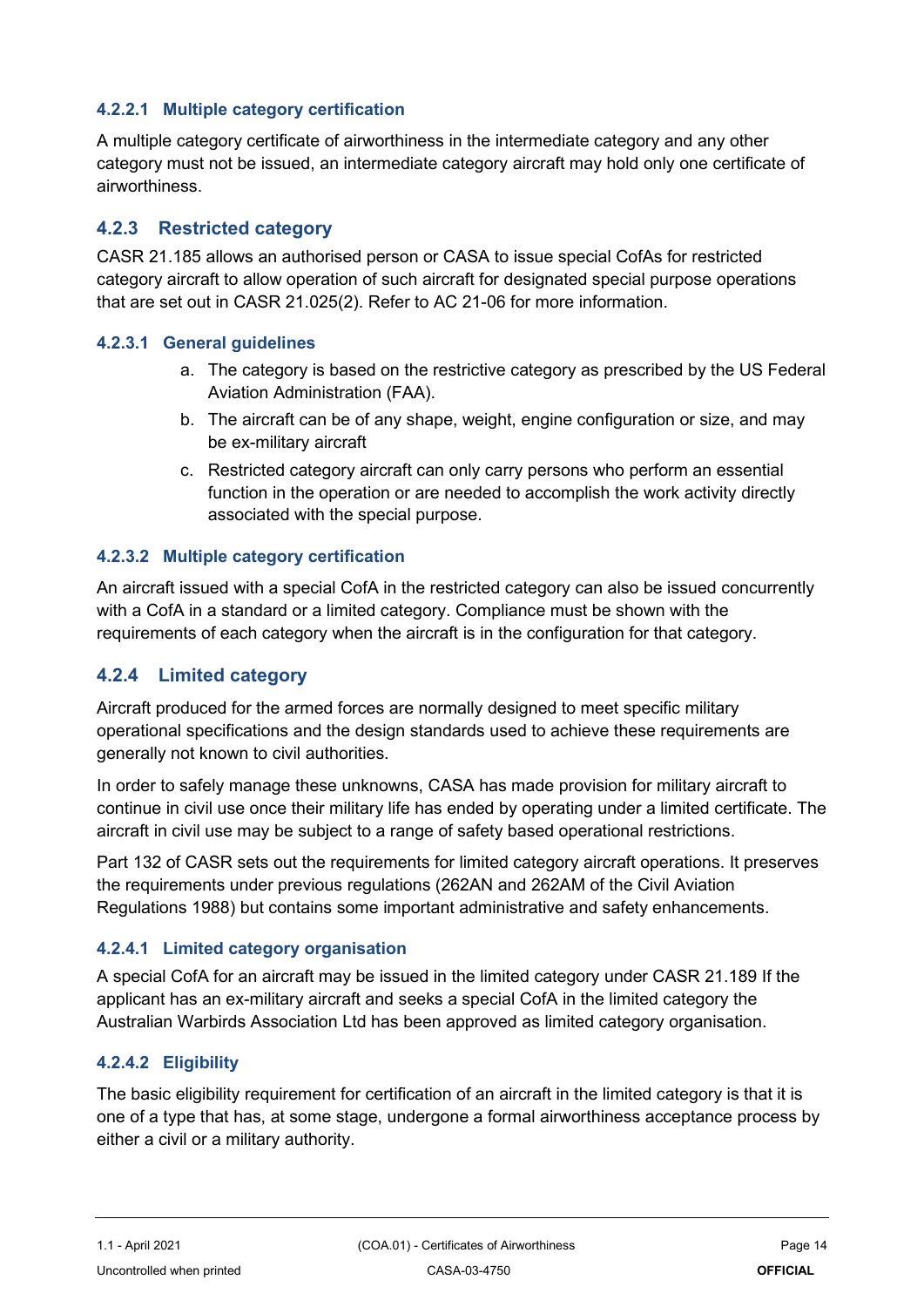#### <span id="page-14-0"></span>**4.2.4.3 Duration of limited category CofA**

The limited certificate would normally be issued without an expiry date, meaning that it remains in force until cancelled, or until the aircraft ceases to be registered, whichever occurs first.

#### <span id="page-14-1"></span>**4.2.4.4 Limited category certificates—assignment of permit index numbers**

If CASA or a limited category organisation decides to issue a limited category certificate for an aircraft, CASA or the organisation must assign a permit index number to the aircraft in accordance with regulation 132.195.

#### <span id="page-14-2"></span>**4.2.4.5 Information to be included on limited category certificates**

The following information must be included in a limited category certificate for an aircraft, or in an attachment to the certificate:

- a. each special purpose operation for which the aircraft is to be operated
- b. the aircraft's permit index number.

#### **4.2.5 Light sport aircraft (LSA) category**

This category is for production LSA. These aircraft may be used for private operations, flying training and towing gliders. Refer to CASR 21.186(2) and AC 21-41 for more information, including the documents the applicant is required to provide. The LSA standards are listed in AC 21-42.

#### <span id="page-14-3"></span>**4.2.5.1 Issue of Special CofA for production LSA**

Production LSA are aircraft that have been manufactured solely by the aircraft manufacturer and delivered to the owner in a fly away condition. Aircraft can be manufactured in Australia or be imported from an ICAO signatory country.

#### <span id="page-14-4"></span>**4.2.5.2 Process**

Prior to the issue of a special CofA for a production LSA, CASA or the authorised person must:

- a. Obtain from the applicant the manufacturers CASA Form 681 Light Sport Aircraft Statement of Compliance.
- b. Confirm the manufacturer has certified compliance with the requirements of a "qualified manufacturer" as defined in CASR 21.172.
- c. Confirm the applicant has copies of the documents listed in CASR 21.186(1)(b)(ii).
- d. Inspect the aircraft to ensure it is in a condition for safe operation.
- e. Confirm the aircraft complies with all safety directions (or like requirements) issued by the manufacturer, any airworthiness directive (AD) applicable to the aircraft, all applicable "GENERAL" and "EQUIPMENT" series Australian ADs and, if the aircraft is fitted with a certificated engine/propeller, all ADs issued against such certificated products.
- f. Confirm any modifications or repairs to the aircraft have been approved by the manufacturer. An aircraft that incorporates modifications/repairs not approved by the manufacturer is not eligible for a special CofA under CASR 21.186 but is eligible for an experimental certificate.
- g. For used aircraft, confirm that all maintenance has been carried out in accordance with the manufacturer's requirements and has been properly certified under the Australian regulations or, in the case of an imported aircraft, in accordance with the requirements of the exporting country.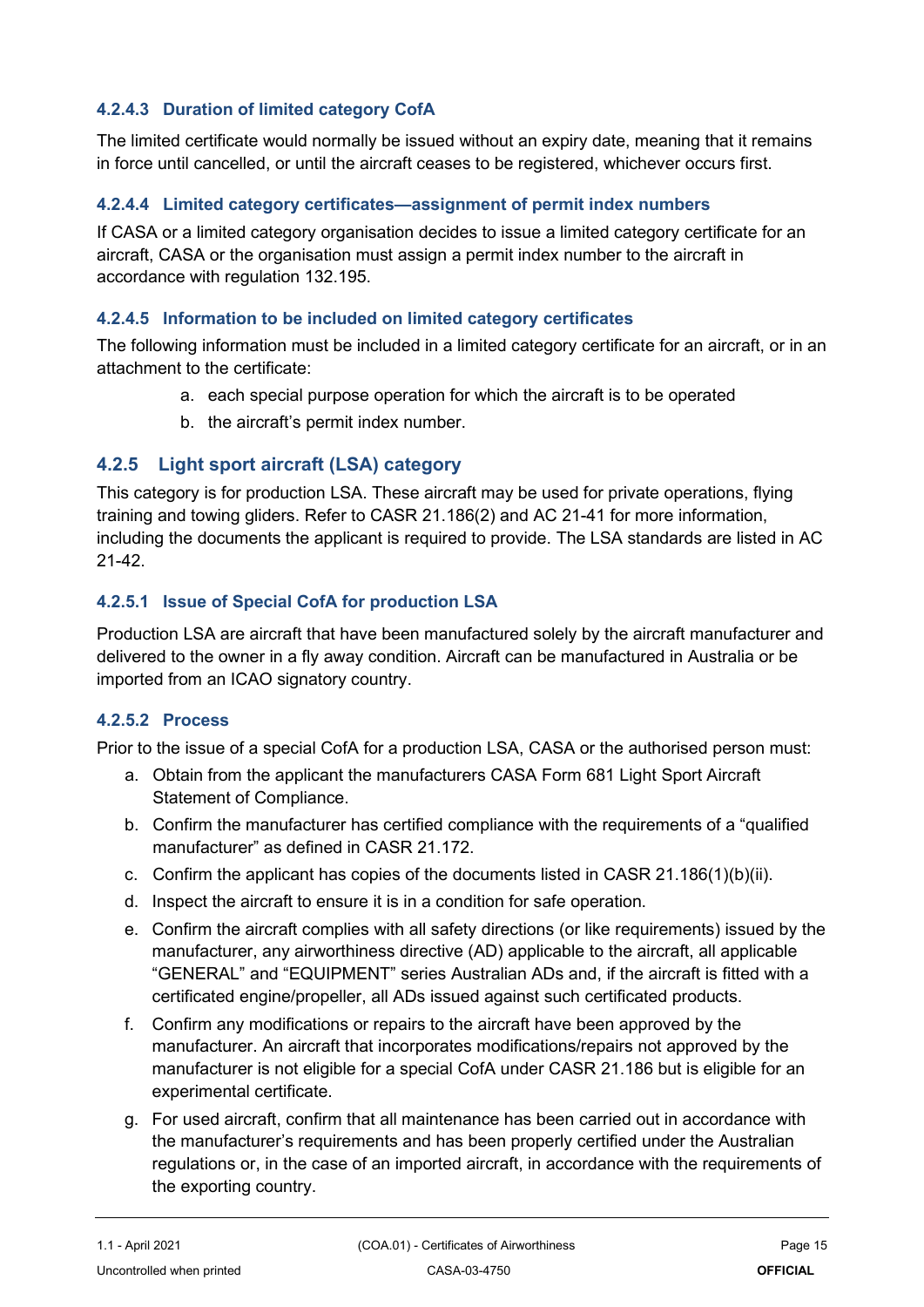- h. For imported aircraft, verify the written information required by CASR 21.186(1)(b)(iii) has been provided.
- i. Confirm the warning placard specified in CAR 262APA(2) has been fixed to the aircraft.
- j. Once the assessor is satisfied the aircraft complies with the requirements for issue of a special CofA – light sport aircraft, the certificate can be issued.
- k. If the Special CofA is subject to any conditions, such conditions shall also be listed on the annex.
- l. Forward a copy of the special CofA, the manufacturer's statement of compliance and the CofA checklist to the CASA Aircraft Registrar.

#### <span id="page-15-0"></span>**4.2.5.3 Placards and warnings**

For production LSA, an information placard should be displayed in the cabin or cockpit at a location in full view of the passenger and the pilot, with the wording:

> THIS AIRCRAFT WAS MANUFACTURED IN ACCORDANCE WITH THE LIGHT SPORT AIRCRAFT AIRWORTHINESS STANDARDS AND DOES NOT CONFORM TO STANDARD CATEGORY AIRWORTHINESS **REQUIREMENTS**

#### **4.2.6 Amateur-built (ABAA) aircraft category**

CASR 21.190(3) states 'CASA or an authorised person must not give an Amateur Built Aircraft Acceptance (ABAA) for an aircraft if the ABAA is applied for after 30 September 2000.

Under CASR 21.190, aircraft with existing ABAAs will be able to be produced indefinitely. Applications for new aircraft utilising the ABAA process were only made up until 30 September 2000. New applications for ABAAs were not accepted after this date.

An ABAA means a document given by CASA or an authorised person as a form of type acceptance for an amateur‑built aircraft. ABAA were issued for applications up until September 2000.

The issuing of an ABAA no longer exists and are now issued via the Experimental Certificate process – please see AC 21-11 Amateur-built ABAA Aircraft – Certification, AC 21-10 Experimental Certificates and Protocol Document – (COA.02) - Experimental Certificates.

#### **4.2.7 Aircraft equipped with explosive devices or jettisonable stores**

These types of systems are usually associated with former armed forces or certain restricted category aircraft.

#### <span id="page-15-1"></span>**4.2.7.1 Maintenance of jettisonable stores**

Verify that applicant's inspection program includes maintenance and inspection of jettisonable external stores systems per the manufacturer's procedures.

#### <span id="page-15-2"></span>**4.2.7.2 Ejection seat systems**

Verify the ejection seat system has been approved for use in the aircraft model by the aircraft manufacturer or by an armed forces service using that aircraft model.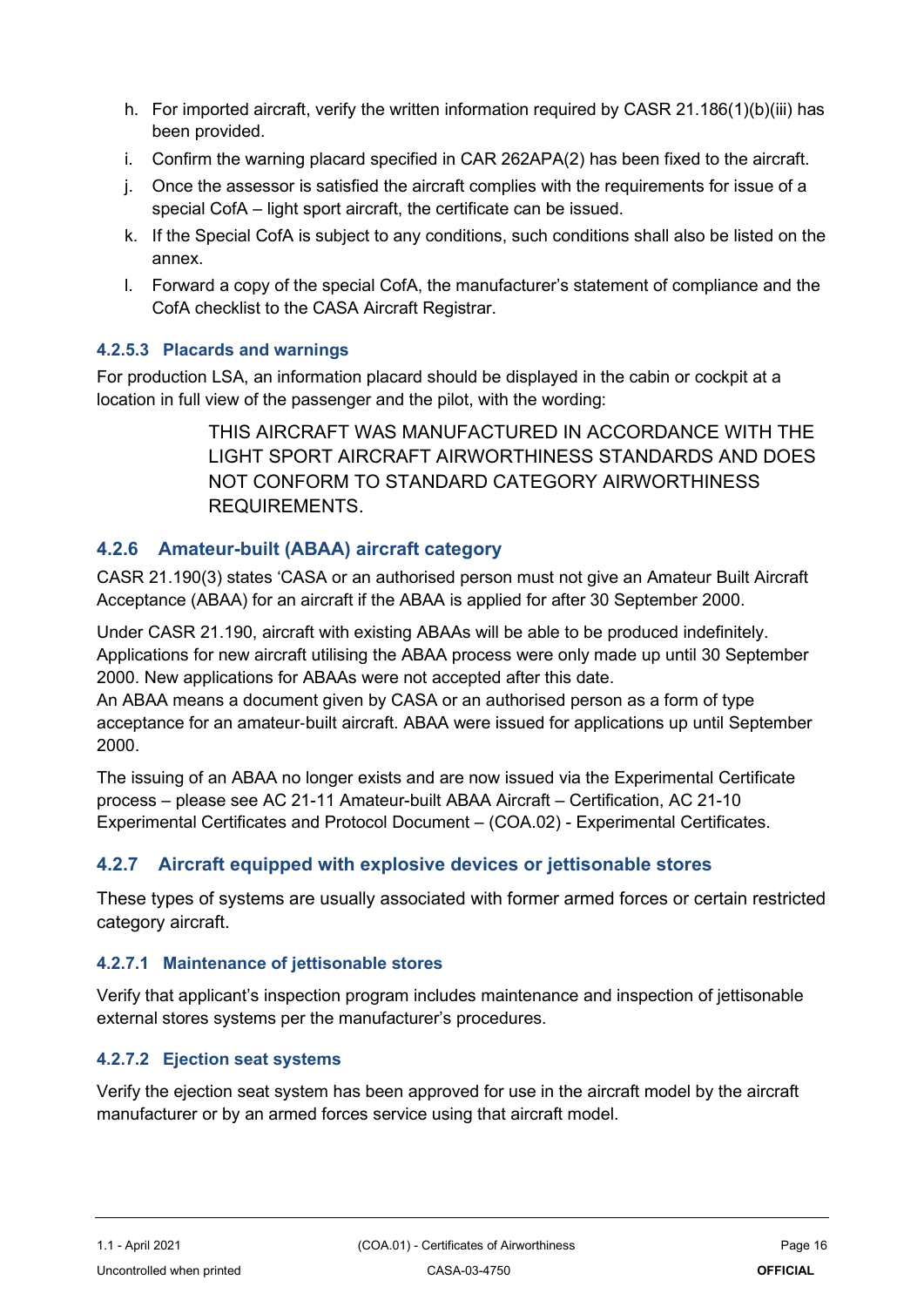#### <span id="page-16-0"></span>**4.2.7.3 Procedures for securing aircraft**

Verify the applicant has provisions and procedures for securing the aircraft whenever the aircraft is parked to prevent inadvertent operations of systems that use an explosive device.

#### <span id="page-16-1"></span>**4.2.7.4 Airport notification**

Verify that applicant has notified the manager of the airport where the aircraft is based concerning the presence of jettisonable stores, any explosive devices, and planned operations of the aircraft from that airport.

#### <span id="page-16-2"></span>**4.2.7.5 Marks for explosive devices**

Verify the applicant clearly marked all explosive devices on the exterior of the aircraft. Marks must clearly indicate that the aircraft is equipped with explosive devices.

#### <span id="page-16-3"></span>**4.2.7.6 Operations with jettisonable stores**

Except for certain restricted category aircraft, only aircraft with an experimental certificate for R&D may be operated with a jettisonable store for a test that requires jettisoning that store.

#### **4.2.8 Provisional CofA**

A provisional certificate may be issued for an aircraft that has not as yet been granted a TC but there is an expectation that one will be granted. The assessor processing an application for a provisional Special CofA must contact Airworthiness and Engineering Branch (AEB) before proceeding with the task. Once the AEB have confirmed this is acceptable then the provisional CofA can be processed in the same manner as a standard CofA.

### <span id="page-16-4"></span>**4.3 Multiple airworthiness certification**

If a multiple airworthiness certificate has been applied for (category requested), for example in regard to the restricted category multiple certification, then the assessor will have ensured that all the requirements for restricted category operation were checked during the CofA inspection. In addition, ensuring the conversion from one category to the other by removing or adding equipment can be undertaken using simple mechanical means. The applicant may have to perform demonstrations in this respect to the satisfaction of the assessor.

This sub-process will be completed when the special CofA in the restricted category is issued concurrently with the standard CofA (refer to AC 21-6 *Restricted Category Aircraft - Certification*). A similar process applies for other multiple airworthiness certifications.

### <span id="page-16-5"></span>**4.4 Export Airworthiness Approval**

An Export Airworthiness Approval is the term given to an export approval for a Class I product and is considered a CofA for the purposes of this principle document but is neither a standard nor special CofA. Export Airworthiness Approvals are issued under CASR 21.324. More information is available via AC 21-17 Export Airworthiness Approvals.

A Class I product is a complete aircraft, aircraft engine or propeller as per CASR 21.321(2). An export airworthiness approval is issued for a Class I complete aircraft, and an Authorised Release Certificate (Form 1) is used for a complete aircraft engine and propeller. For the purpose of this Principle document, only Class I for complete aircraft which result in the issue of an export airworthiness approval is covered.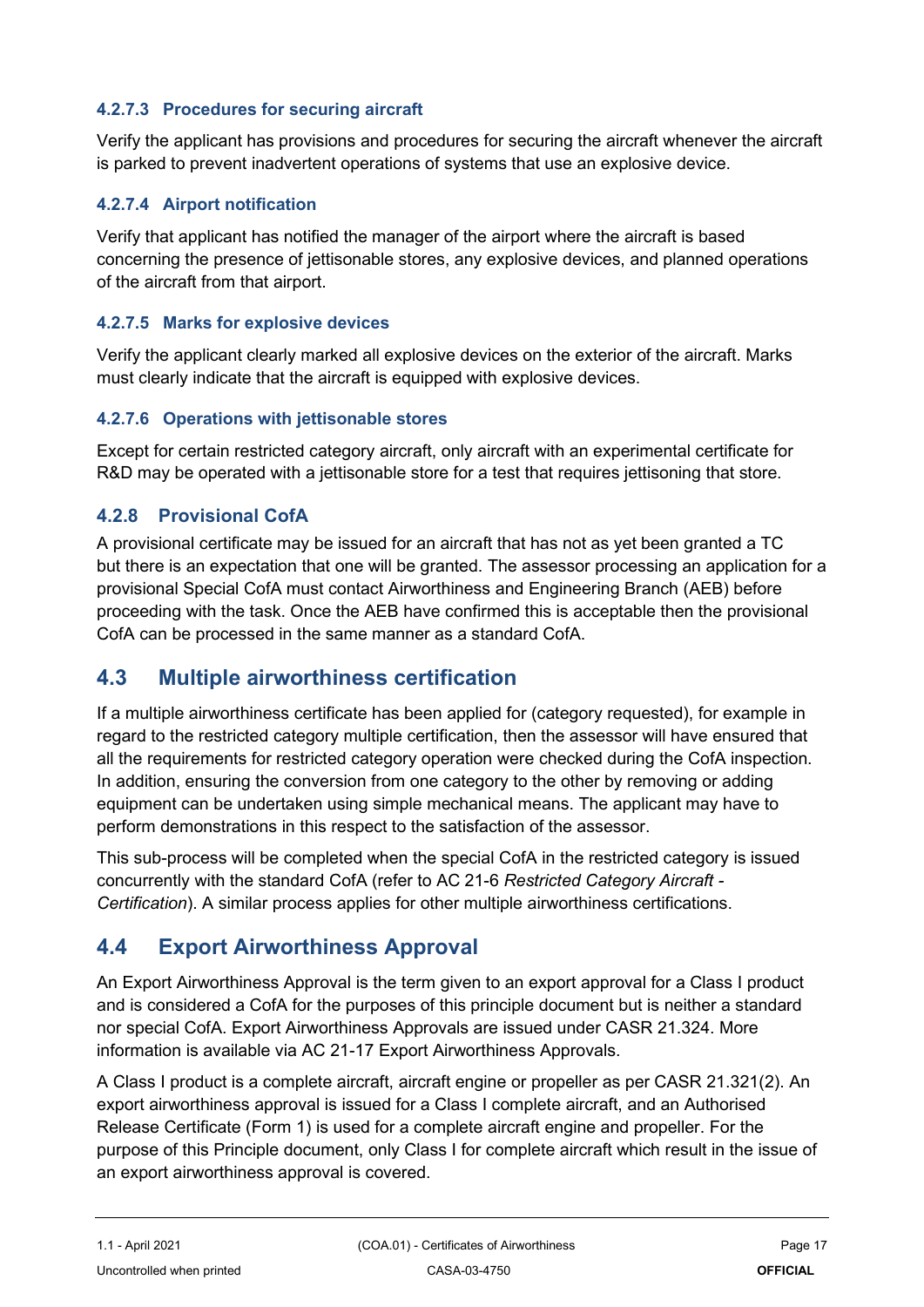#### **4.4.1 Eligibility criteria**

Eligibility for an Export Airworthiness Approval follows the same process as a Standard CofA.

The CASRs do not require an Export Airworthiness Approval for the importation of aircraft into Australia. However, an applicant for the issue of an Australian CofA for an imported aircraft should be encouraged to obtain and supply an Export Airworthiness Approval or an equivalent document.

The Export Airworthiness Approval or equivalent document should have been issued by the NAA. If this document is not available, the process for assessing the aircraft for CofA can still proceed.

Light Sport Aircraft (LSA) being exported from Australia are not eligible for an Export Airworthiness Approval.

#### **4.4.2 Export Airworthiness Approval requirements**

CASR regulation 21.329 specifies the requirements for issuing an Export Airworthiness Approval (also known as an export CofA).

New and used aircraft must meet the airworthiness requirements for a standard CofA or the airworthiness certification requirements for a special CofA for an aircraft in the primary, intermediate or restricted category under regulation 21.184, 21.184A or 21.185 respectively.

For a used aircraft to which Part 42 does not apply, the aircraft must have undergone a maintenance release inspection within 30 days before the date the application is made for an export airworthiness approval for the aircraft. The inspection must have been conducted by a person who holds a certificate of approval for that type and model of aircraft or an approved maintenance organisation.

For a used aircraft to which Part 42 applies, an airworthiness review certificate must be in force for the aircraft.

#### **4.4.3 Issuing of an Export Airworthiness Approval**

The Export Airworthiness Approval must certify the exporter's compliance with any special requirements of the importing country, including special conditions and/or additional conditions specified by the NAA of the importing country, unless a written statement is obtained from the NAA of the importing country and submitted with the application for export airworthiness approval, that the NAA will accept the deviation.

The Export Airworthiness Approval must have listed, as exceptions, the requirements that are not met and the differences in configuration, if any, e.g. temporary ferry fuel systems and other installations for the delivery flight.

**Note:** An Export Airworthiness Approval does not constitute authority to operate the aircraft (CASR 21.325(2)). A Standard or Special CofA, or a Special Flight Permit (SFP), is required if the aircraft is to be flown to the destination.

#### **4.4.4 Date of compliance**

The date of issue for an export airworthiness approval is the date the product was inspected by the assessor and found to comply with the pertinent requirements. An Export Airworthiness Approval means that **as of the date of issue,** the product covered was found airworthy and in compliance with the applicable requirements.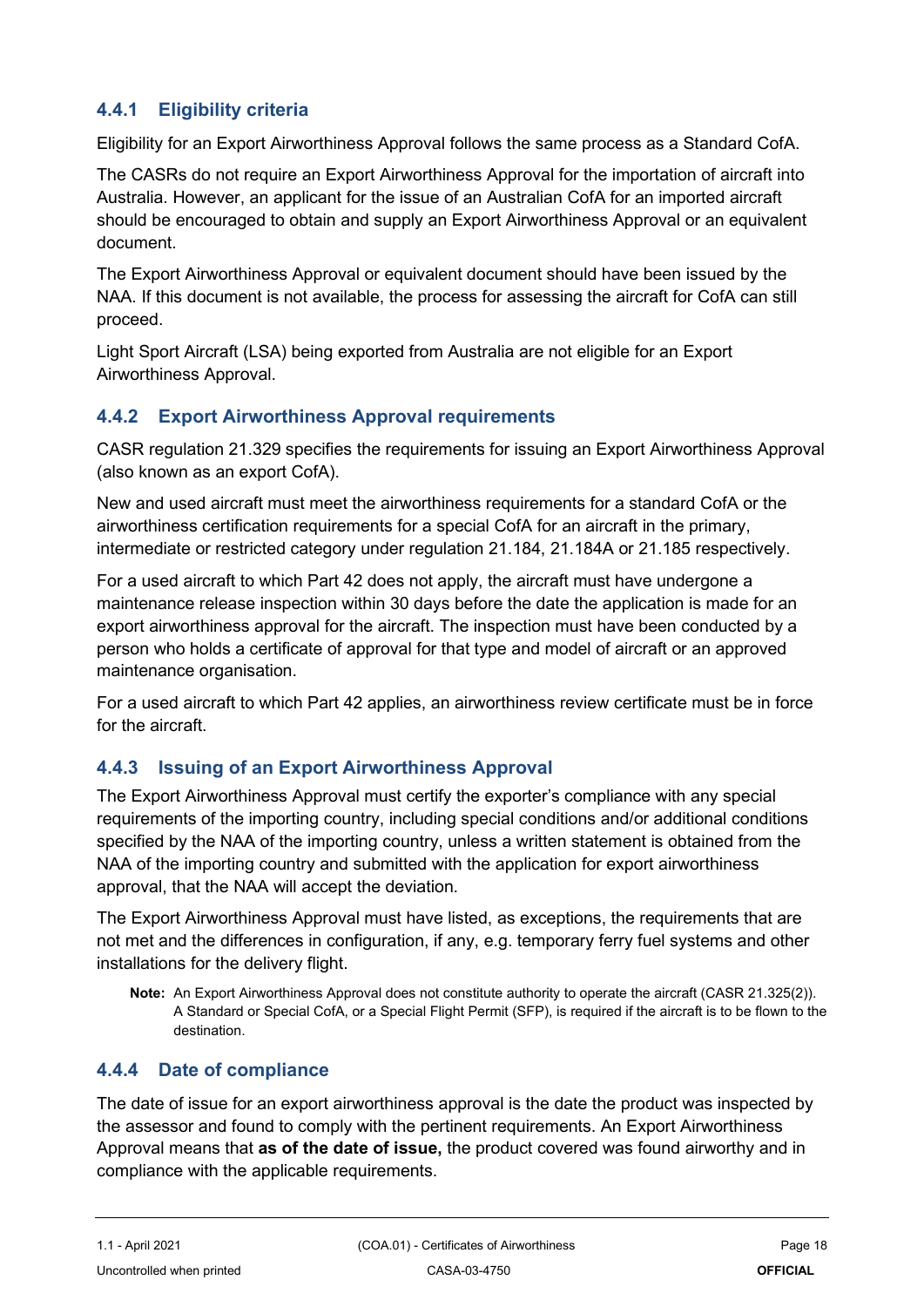## <span id="page-18-0"></span>**5 Aircraft inspection**

## <span id="page-18-1"></span>**5.1 Aircraft Inspection Checklist**

The CofA Inspection Checklist covers the inspection requirements for a Certificate of Airworthiness. It can be located at Appendix A of this Principle Document.

The applicant should make the aircraft available, at a time and place acceptable, for checks and inspections considered necessary by the assessor. It is the responsibility of the applicant to provide personnel and equipment so that these checks and inspections may be satisfactorily carried out.

The inspection should be carried out by the delegate or instrument of appointment holder. In some instances, on a case by case basis, an instrument of appointment holder may nominate an aircraft inspector as set out in section 5.1.4 below.

The inspection of the aircraft, for the issue of a standard CofA, is to confirm that the physical configuration matches the documented configuration and the aircraft's physical condition is acceptable and is in a condition for safe operation.

A configuration sample audit should provide confidence that the aircraft records have been maintained appropriately. A complete physical verification of configuration may not be required. Photographs may be used to provide evidence that the aircraft meets its type design for the inspection.

#### **5.1.1 Mandatory Inspection Items**

Section 1 – Mandatory items of Appendix A checklist provides a list of the requirements needed to operate an aircraft.

If there are any repairs or modifications without any approved documentary evidence identified during the inspection, or any other inconsistencies, the task should be suspended until such time such time as the condition is rectified.

Other considerations that may affect the operation of the aircraft are life limited parts, traceability of aeronautical products, approved documentation, maintenance programs, airworthiness limitations items and certification maintenance requirements.

#### **5.1.2 Operational Requirements**

Section 3 - Operational Requirements of Appendix A checklist provides a list of the requirements needed to operate an aircraft.

The assessor must also assess the aircraft against the operational requirements to ensure the applicant is aware of any additional responsibilities prior to operating the aircraft.

It is standard practice to assess the operational requirements and installed equipment for the intended operational role of the aircraft concurrently with the airworthiness assessment of the aircraft even though it may not be required for the issue of the CofA.

#### **5.1.3 Document unsatisfactory inspections**

All unsatisfactory findings as a result of the aircraft inspection should be notified to the applicant using the Aircraft Inspection Checklist. When all unsatisfactory findings are corrected, the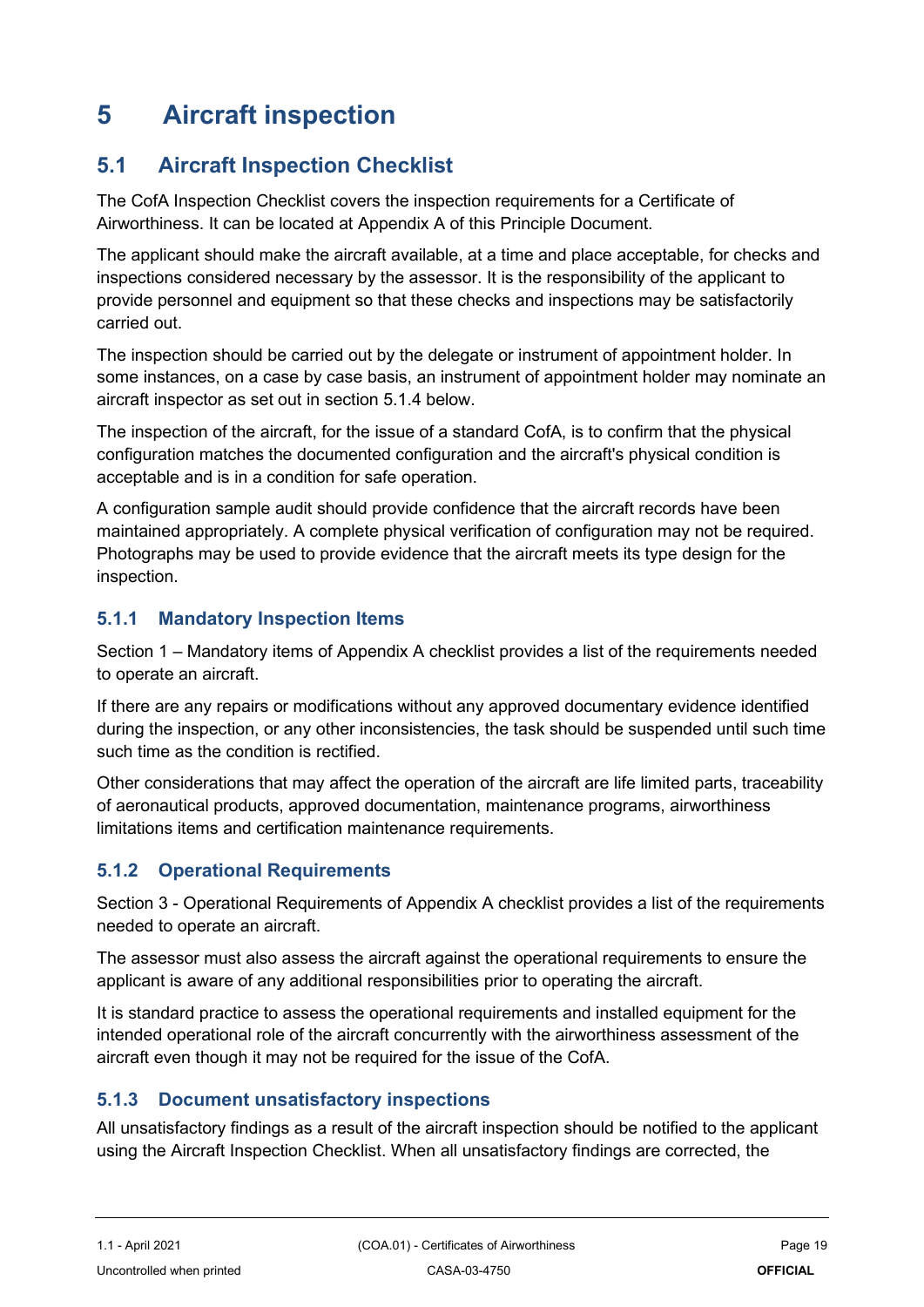Aircraft Inspection Checklist should be updated to reflect the corrective actions that have been undertaken and make the inspection satisfactory.

#### **5.1.4 Nomination of an aircraft Inspector for remote locations**

An IoAH holder may nominate an aircraft inspector to perform the inspection at a remote location on a case by case basis. The proposed aircraft inspector should meet the eligibility criteria set out in section 5.1.4.1 below. The IoAH should notify CASA through the oversighting office of the intention to nominate an aircraft inspector and must receive written acceptance of the nomination through the Delegate Management section of CASA.

If an aircraft inspector performs the inspection at a remote location, a report that satisfies the requirements of paragraph 5.1.4.2 below must be completed.

When a remote location inspection is being performed, the Instrument of Appointment Holder (IoAH) must include in the Delegate Management Notification System (DMNS) entry for the job a statement in the "Jobs Comments" field that this CofA is being conducted by using a remote inspection. In addition, a note of the DMNS job number must be included in the Annex to the CofA.

#### <span id="page-19-0"></span>**5.1.4.1 Eligibility criteria**

A person undertaking the inspection on behalf of an authorised person must meet the following criteria:

- <span id="page-19-2"></span><span id="page-19-1"></span>a. The person must be:
	- i. A current licence holder in the maintenance of the aircraft type or
	- ii. A current Instrument of Appointment Holder for the issuing of Certificates of Airworthiness or Export Airworthiness approvals (as applicable) or
	- iii. an overseas equivalent of the above such as an EASA Part 66 licence holder on type or an FAA Designated Airworthiness Representative.
- <span id="page-19-3"></span>b. Sound knowledge regarding the application of CASRs, relevant Advisory Circulars, CASA policies & procedures.
- c. A working knowledge of CASA Advisory Circulars 21-02, 21-03 & 21-17.
- d. Working knowledge of the information contained in the aircraft Type Certificate and Type Certificate Data Sheets (TCDS), Airworthiness Limitations and Certification Maintenance Requirements (CMR), Aircraft Flight Manuals, Airworthiness Directives or other airworthiness and maintenance data applicable to the type of aircraft.
- e. An understanding of the policies, methodologies and processes described in the authorised persons written procedures manual.

#### <span id="page-19-4"></span>**5.1.4.2 Aircraft Inspection report criteria**

A person undertaking the inspection on behalf of an authorised person must provide a report which must include:

- a. The name of the person creating the report, time, date and location.
- b. Photograph(s) of the front, rear, both sides and the instrument panel of the aircraft.
- c. Photograph of the aircraft dataplate.
- d. Photographs of all major equipment dataplates.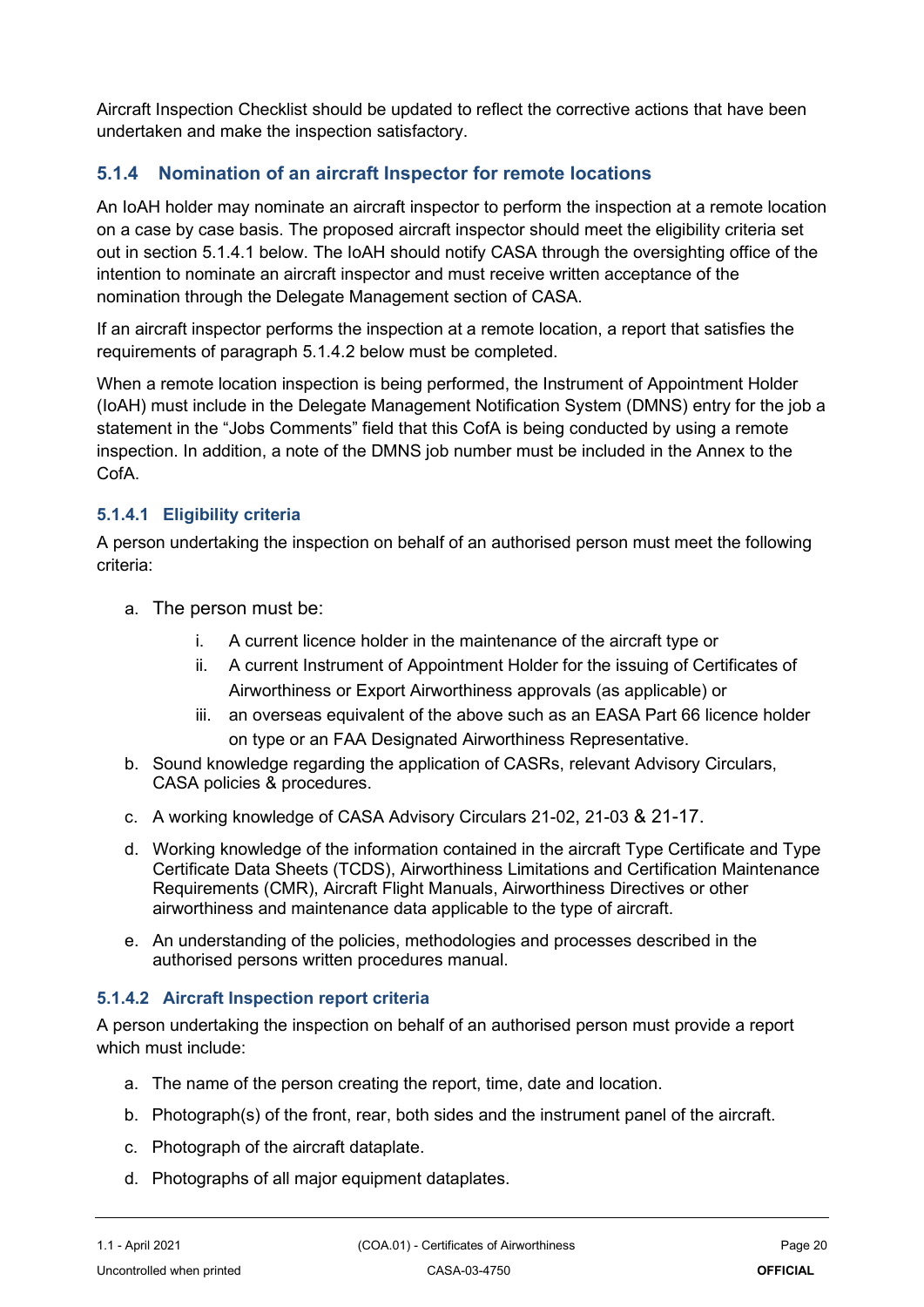- e. Photographs of all equipment corresponding to each dataplate.
- f. Photographs of all Registration Marks, placards and markings as required by the type design, Australian AD's, CASR part 90.
- g. Photographs of any modification and installed role equipment including relevant flight manual supplements.
- h. Photographs of the aircraft with any damage or repaired areas to be highlighted.
- i. Copies of appropriate flight manual, Weight and Balance and Log book statement.
- j. Evidence of Australian AD compliance, reviewed by a Licenced Engineer, qualified and experienced on type.

All photographs must be date time stamped, or have the time and date included in the metadata for the photograph.

## <span id="page-20-0"></span>**6 Issue a Certificate of Airworthiness approval**

#### **6.1.1 Issue the certificate**

When satisfied that the relevant requirements are met, the delegate, authorised person or limited category organisation will issue the CofA. The approver should retain copies of documents, where practicable, submitted with the application for the CofA.

The application should include particulars of all work done to restore the aircraft to an airworthy condition prior to the issuance of a CofA, including any defects identified during assessor aircraft inspections.

- 1) Complete the CofA using Form 719 or 720 and the annex to the form where applicable, ensuring that all the details are correct and that the certificate is issued in the correct category designations and purpose.
- 2) Prior to sending the applicant the signed CofA, the approver must ensure that any conditions are explained to the applicant and they understand these conditions.
- 3) Send the signed CofA, including Annexes where applicable, and any other associated documents to the applicant.
- 4) Ensure the applicant is made aware that the issuing of the CofA does not constitute a permission to operate the aircraft. The assessor must explain to the applicant the additional operational requirements as assessed in Appendix A section 3 – operational requirements.
- 5) The approver must complete and sign all applications, checklists and certificates being issued, including assigning the certificate registration number.

#### **6.1.2 Conditions applied to a CofA**

The assessor is permitted under CASR 21.176 (read together with CASR 11.056) to place any conditions on the issue of a CofA considered necessary in the interests of aviation safety. This may include operational limitations. Any condition will be in writing and attached as an Annex to the CofA. Refer CASA Advisory Circular 21-02 section 13.1.

**Note:** The CASA ACs have a number of suggested conditions that may be applied dependent on the purpose of the certificate.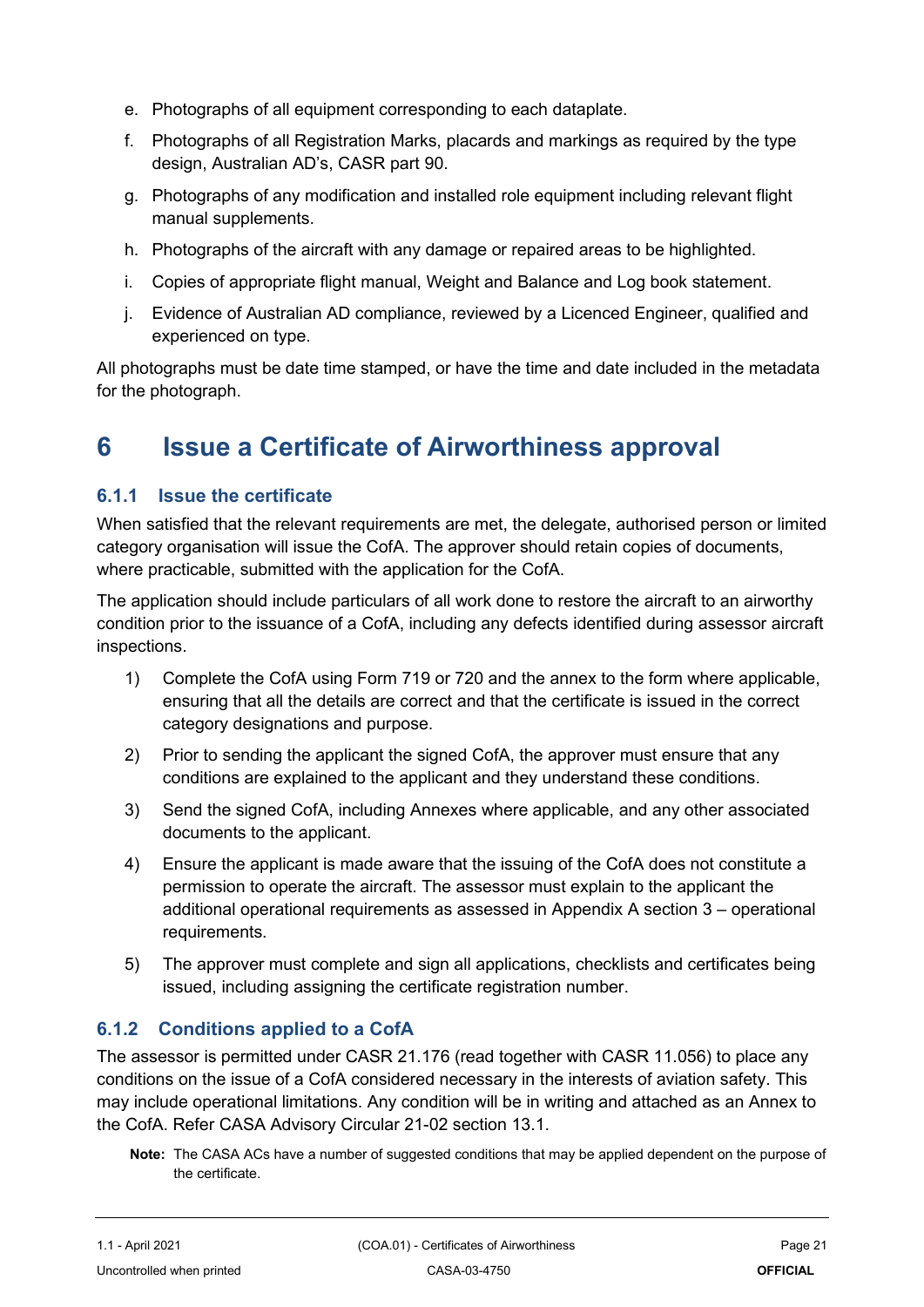#### **6.1.3 Issue denial**

If, after notifying the applicant of all unsatisfactory findings, the applicant does not correct those findings satisfactorily in a timely manner, write a letter to the applicant denying issuance of the certificate and stating the reason(s) for the denial. If feasible, identify which steps may be accomplished to meet the certification requirements.

#### **6.1.4 Review records and complete documentation**

- All documentation relating to the CofA must be placed on the appropriate file storage in accordance with approved administrative procedures and policies
- Copies of all documents relating to the issuing of a certificate are to be sent to the CASA Aircraft Registrar via email within seven days of completion. This may be accomplished by sending the appropriate electronic link.

## <span id="page-21-0"></span>**7 Suspension/ cancellation of CofA**

This section provides the procedures for the following:

- suspending or cancelling a CofA
- reinstating a CofA
- when the CoR has been cancelled or suspended and
- when replacing a lost CofA.

### <span id="page-21-1"></span>**7.1 Responsibility for suspending/ cancelling a CofA**

CASA or an authorised person with delegation to exercise powers under CASR 21.181(5) or 21.195B(5) as relevant, who has reasonable grounds for believing that the safety of an Australian aircraft is in doubt, or who is satisfied that it is not safe to fly an Australian aircraft, is responsible for the suspension/cancellation of the CofA.

Suspension/cancellation of a CofA should be done in consultation with the local oversighting office for the operator. The local office should conduct or assist the suspension or cancellation in accordance with CASA's coordinated enforcement process.

**Note:** Only CASA may suspend or cancel a provisional certificate of airworthiness under CASR 21.217(3).

### <span id="page-21-2"></span>**7.2 Suspension/ cancellation of a CofA**

On becoming aware of a condition that could result in concerns about the safety of an aircraft, the matter should be investigated. If satisfied that the most appropriate action in the interest of safety is to suspend/cancel the CofA:

- a) Formally notify (in writing) the CoR holder and operator, if different from the CoR holder, advising him/her of the circumstances that resulted in the suspension/cancellation.
- b) In the notification, advise the CoR holder of what actions will be required to reinstate the CofA, if it is suspended.

#### **7.2.1 Cancellation guidelines**

Cancellation of a CofA takes place when it has been established that:

• the aircraft has major structural issues or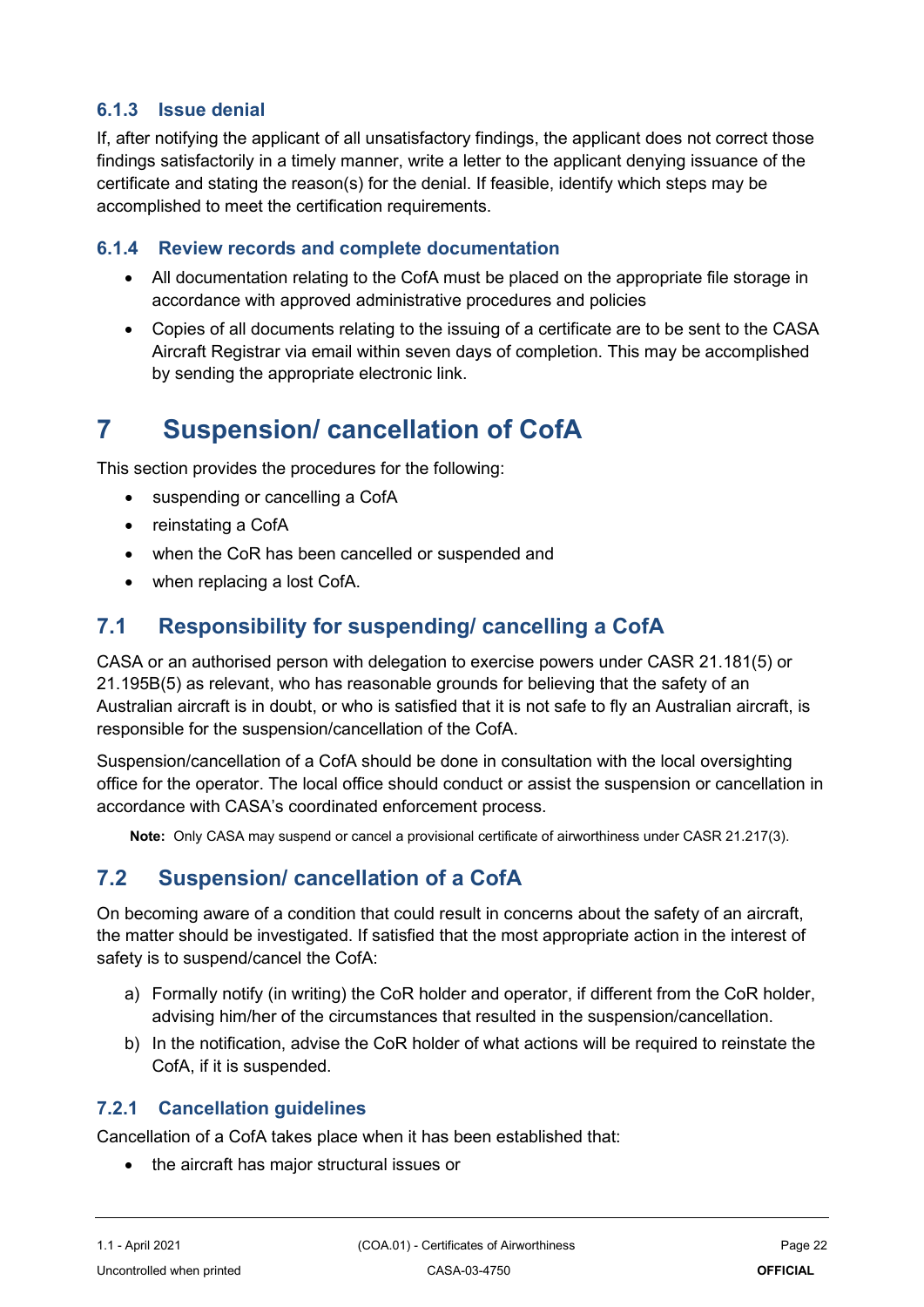- the aircraft has been destroyed or
- the situation is such that the aircraft is unlikely to fly again without major restoration.

### **7.2.2 Suspension guidelines**

Suspension of a CofA takes place:

- in cases of major non-compliance with the certification basis on which the CofA was issued or
- if there are a number of major defects on the aircraft that collectively could result in the safety of the aircraft being in doubt or
- if the aircraft's documentation is not at the correct status or has been falsified or
- in any other circumstances that cannot be corrected by normal procedures that is, issue of a Class A aircraft survey report.

#### **7.2.3 Reinstatement of a CofA after suspension**

If, after suspension of a CofA, the delegate is satisfied that the conditions that resulted in the suspension no longer exist, the assessor is to advise the CoR holder in writing that the suspension has been lifted.

#### **7.2.4 Issue of a CofA after suspension/ cancellation**

- When a CofA has been cancelled the CoR holder must make a new application for issue of the CofA.
- On suspension of the CoR, the CofA stops being in force:
	- o If the CoR is not suspended for an airworthiness-related requirement, the CofA can be considered to be reinstated on the lifting of the CoR suspension
	- $\circ$  If the CoR is suspended for an airworthiness-related requirement, the information in 5.2.3 'Reinstatement of a CofA after Suspension' applies
	- $\circ$  If the CoR is cancelled, the CofA is automatically cancelled. A new CoR and CofA is required.
- When assessing an application after suspension/ cancellation, the application is processed via the normal CofA process:
	- o Use the procedures described in Section 4 of this document and
	- o Give special consideration to the reason for the cancellation.

### <span id="page-22-0"></span>**7.3 Replacement of lost CofA's**

CASR regulation 11.115 provides that CASA may issue a replacement authorisation document in place of one that has been lost or destroyed. Replacing a certificate of airworthiness is an administrative function and does not require a finding of airworthiness. CASA may issue a replacement certificate of airworthiness when a certificate of airworthiness:

- a. contains inaccurate and/or erroneous information; (including when the aircraft registration has changed), or
- b. has been declared lost, has been mutilated, or is no longer legible.

CASA can issue a replacement Certificate of Airworthiness in the circumstance where CASA does not hold a copy of the certificate to be replaced so long as CASA has enough reliable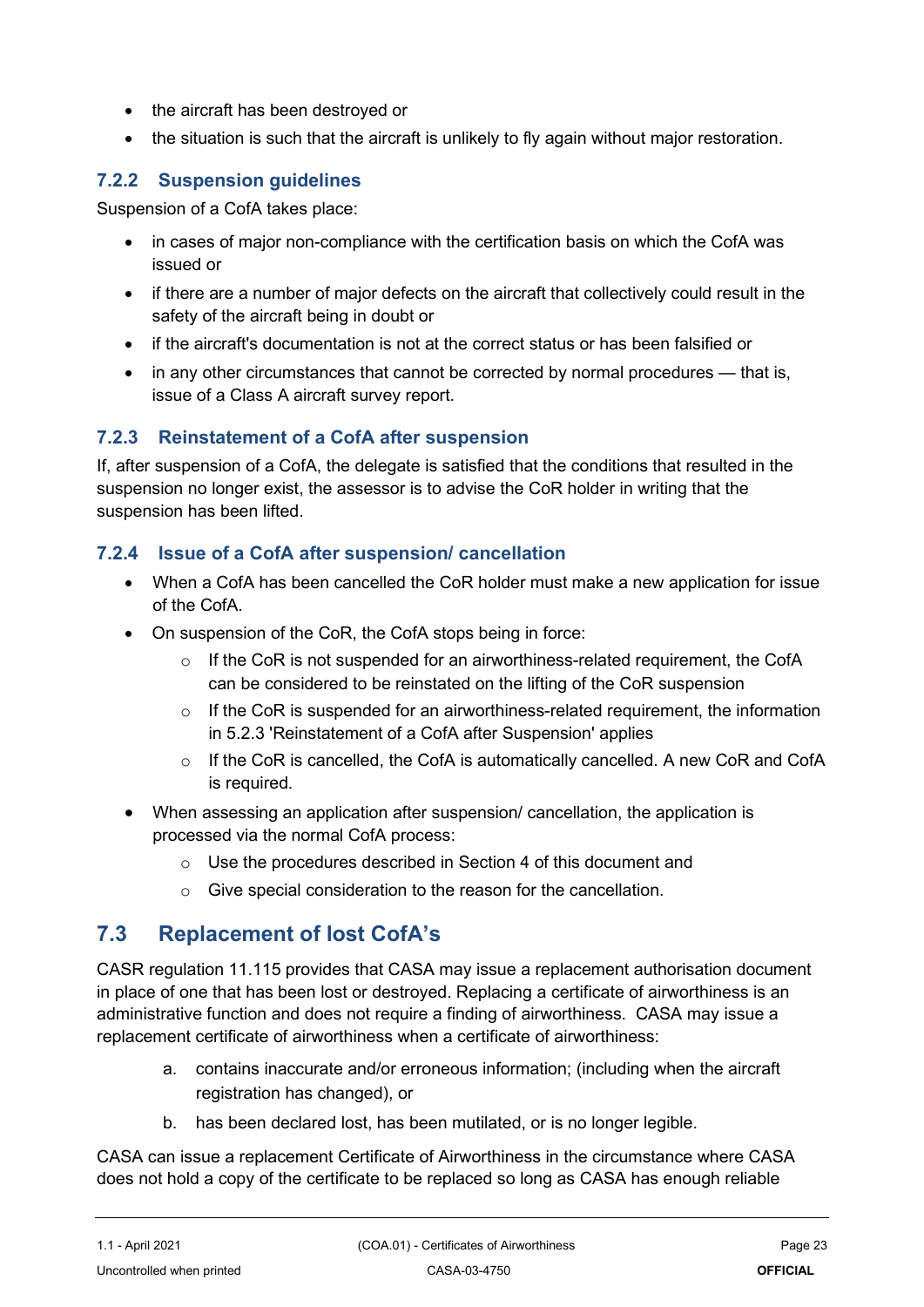evidence to categorically establish that a certificate had been issued, including what the terms of it were (including conditions), if any.

A replacement certificate of airworthiness must not be issued when a finding of airworthiness is required for:

- a. A change in the aircraft model specified on a certificate of airworthiness.
- b. An alteration to the aircraft, such as one that has been approved by a supplemental type certificate (STC) or amended TC, that changes the category of the aircraft.
- c. A change in the operating limitations for an aircraft.

For issuing a replacement Certificate of Airworthiness, the general process applies with the following notable exceptions:

- a. Review Application (3.4.1) CASA Form 1000 may be used when a change of registration mark occurs, otherwise a signed application is not required. In all other cases the applicant should make a formal request to CASA, accompanied by a statutory declaration, stating the reason for replacement. If the certificate is lost, the statement should declare that reasonable steps have been made to locate the certificate.
- b. Eligibility Criteria (3.4.2) Inspect the declaration requesting the replacement certificate to verify it is from the registered owner or the operator and includes the aircraft registration number, make, model, and S/N; and a valid reason for replacing the certificate.
- c. Aircraft Configuration (3.4.3) Verify the Type Certificate or Type Acceptance Certificate is valid for the aircraft type.
- d. Review airworthiness records on file (3.4.4) A replacement airworthiness certificate may be issued if all the information from the lost or mutilated certificate can be positively established from the maintenance records, from the remains of the certificate, or from the Australian Civil Aircraft Register. If there is insufficient data on which to base issuance of the replacement certificate, including the original operating limitations, do not issue the replacement certificate; advise the applicant to apply for a new airworthiness certificate.
- e. Identify potential safety hazards (3.4.5) There is no requirement to perform this step for replacement certificates.
- f. Review aircraft documentation (3.4.6) A complete aircraft records inspection per paragraph 3.4.6 is not required. Review records as necessary to verify the applicant's request is valid and the aircraft is eligible for the requested certificate of airworthiness.
- g. An aircraft inspection per Section 5 is generally not required. An inspection may be undertaken in unique circumstances where it is absolutely necessary for verification of the applicant's request to confirm the aircraft is eligible for the requested replacement certificate where other methods are not suitable.
- h. When issuing a replacement for a special airworthiness certificate,
	- i. the operating limitations must match the operating limitations on the original certificate verbatim. Only modifications to the operating limitations for correcting prior administrative mistakes are allowed.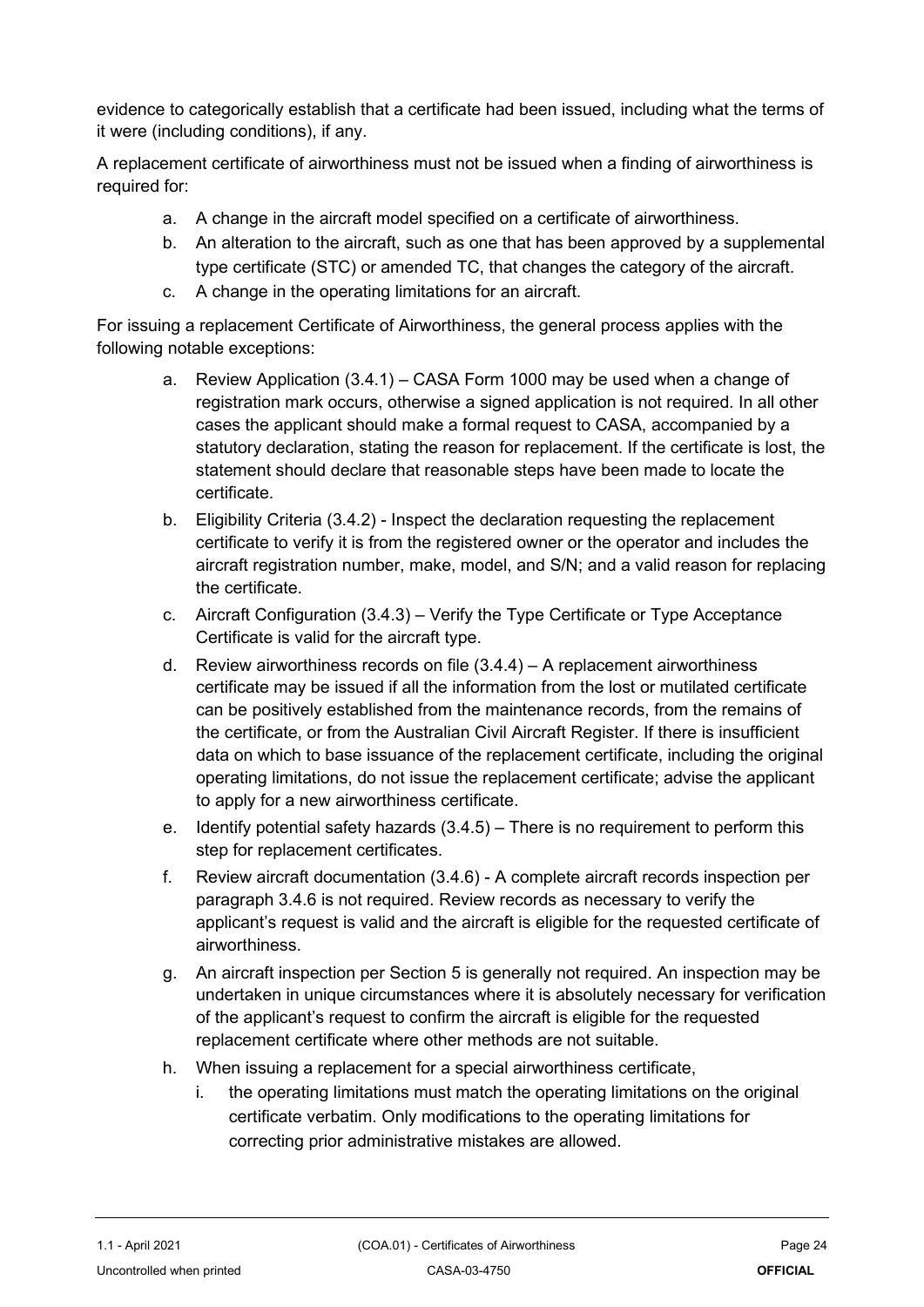- ii. Make sure that the covering letter to the applicant states that the CofA has been issued to replace the lost CofA dated {quote the date when available}.
- iii. Provide the date and details of the replacement document in the new CofA Annex.

## <span id="page-24-0"></span>**8 Revision history**

Amendments/revisions of this document are recorded below in order of the most recent first.

| <b>Version No.</b> | <b>Date</b> | <b>Parts/Sections</b>                                       | <b>Details</b>                                                            |
|--------------------|-------------|-------------------------------------------------------------|---------------------------------------------------------------------------|
| 1.1                | April 2021  | 7.3 - Replacement of lost CofA's   Updated requirements for | replacement and clarifying<br>CASR 11.115 provides for the<br>replacement |
| 1.0                | June 2020   | All                                                         | First issue                                                               |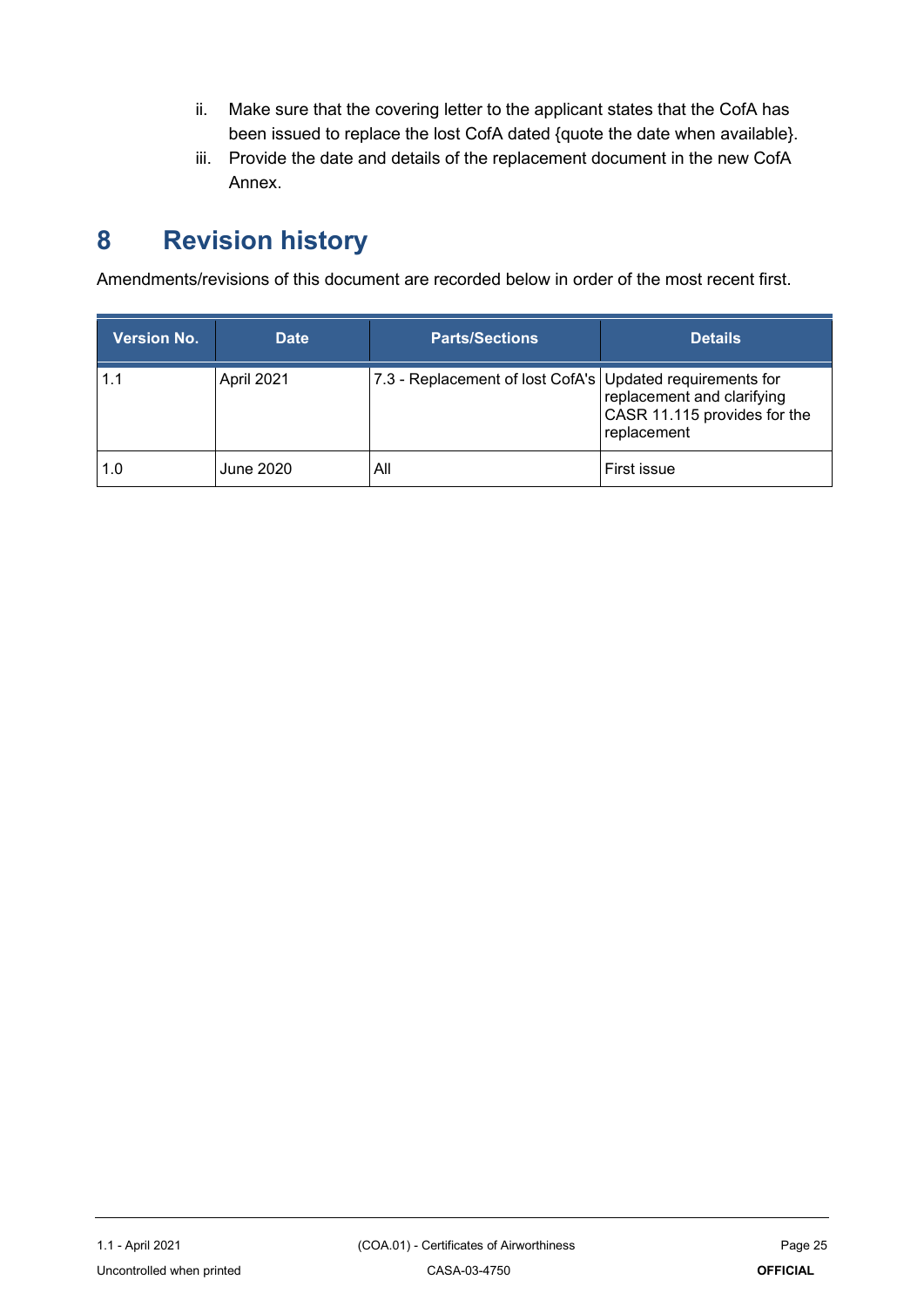

## <span id="page-25-0"></span>**Appendix A - Aircraft Inspection Checklist**

| <b>Aircraft details</b>   |                            |  |
|---------------------------|----------------------------|--|
| Aircraft Registered Owner | Aircraft Type and<br>model |  |
| Aircraft registration     | Aircraft Serial<br>Number  |  |

#### **Mandatory Inspection Items**

**If there are any repairs or modifications without any approved documentary evidence identified during the inspection, or any other inconsistencies, the task should be suspended until such time such time as the condition is rectified.** 

| Item           | <b>Legislation &amp; Standards</b>                                                                | <b>Subject and requirements</b>                                                                                    | <b>Complies</b> |           |     |
|----------------|---------------------------------------------------------------------------------------------------|--------------------------------------------------------------------------------------------------------------------|-----------------|-----------|-----|
| No.            |                                                                                                   |                                                                                                                    | <b>Yes</b>      | <b>No</b> | N/A |
|                | CASR Part 45.D & MOS                                                                              | Aircraft data plate<br>Installed and correctly reflects aircraft documents<br>and the aircraft itself              |                 |           |     |
| 1              | <b>CASR Part 21.182</b>                                                                           | Manufacturers data plate                                                                                           |                 |           |     |
|                |                                                                                                   |                                                                                                                    |                 |           |     |
| $\overline{2}$ | <b>CASR Part 45.B</b><br><b>CASR Part 45 MOS</b>                                                  | <b>Registration Marking</b><br>Aircraft registration markings correctly applied in<br>accordance with CASR Part 45 |                 |           |     |
| 3              | <b>CASR Part 45.D</b><br><b>CASR Part 45 MOS</b>                                                  | Fire-proof plate<br>Fire proof registration plate affixed in accordance<br>with CASR Part 45<br>Record             |                 |           |     |
| 4              | <b>CAR 54</b><br><b>TCDS</b>                                                                      | <b>Aircraft Flight Manual</b><br>Applicable version for aircraft                                                   |                 |           |     |
| 5              | Airworthiness Directives, TCDS,<br>Maintenance Manual, AFM/POH,<br>Modifications, STCs, LOPA, etc | <b>Placards</b><br>All mandatory placards are present, legible and in<br>their correct locations                   |                 |           |     |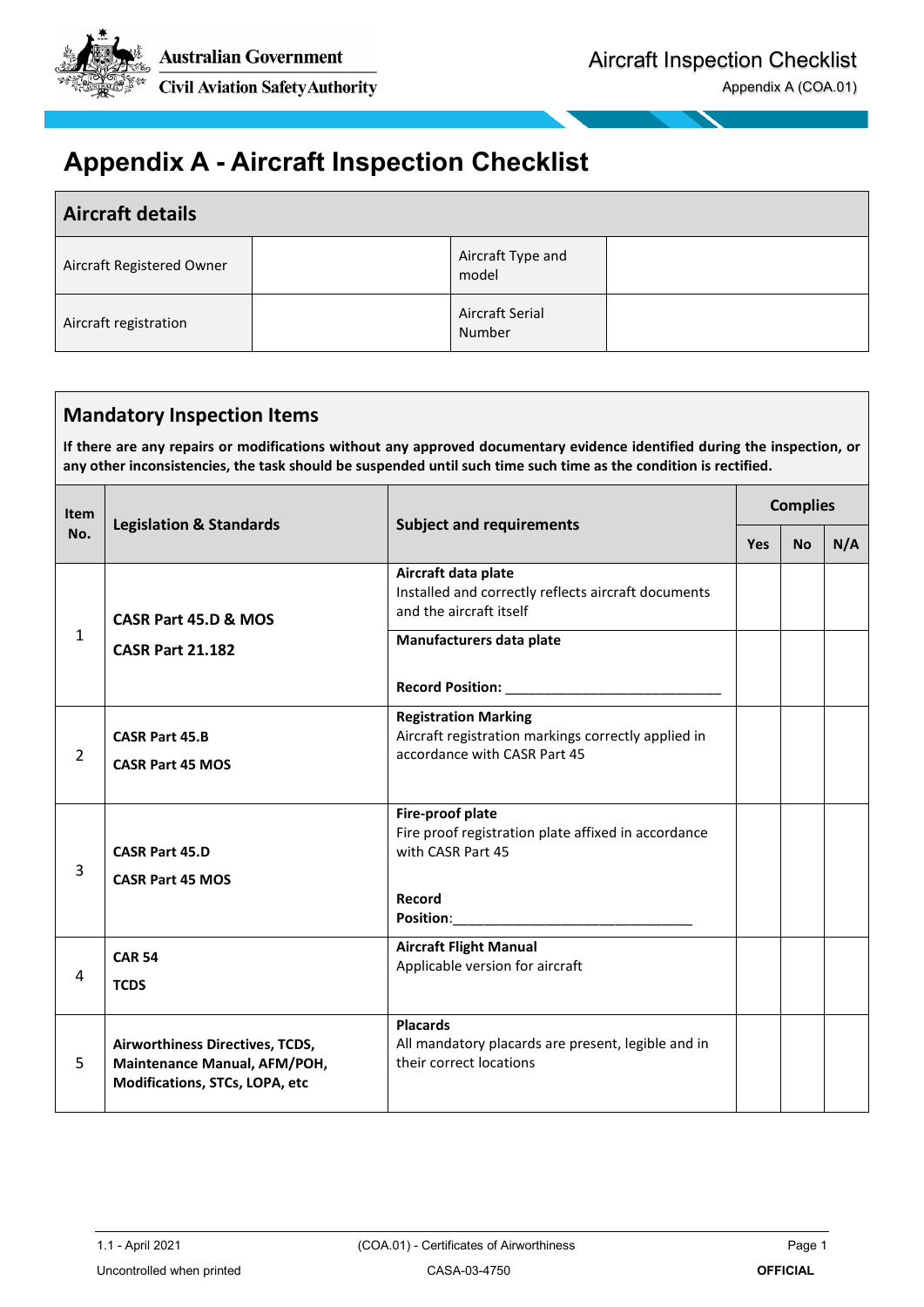

Aircraft Inspection Checklist

Appendix A (COA.01)

| Item           | <b>Legislation &amp; Standards</b>                                                | <b>Subject and requirements</b>                                                                                                                                                                                                                                                    |     | <b>Complies</b> |     |
|----------------|-----------------------------------------------------------------------------------|------------------------------------------------------------------------------------------------------------------------------------------------------------------------------------------------------------------------------------------------------------------------------------|-----|-----------------|-----|
| No.            |                                                                                   |                                                                                                                                                                                                                                                                                    | Yes | <b>No</b>       | N/A |
| 6              | <b>TCDS or</b><br><b>TACDS or</b><br><b>CTADS or</b><br><b>ABAA</b> as applicable | Aircraft/engine/propeller airworthiness<br>requirements<br>Check for conformity to published standards and<br>valid amendment status<br><b>Aircraft complies with Type Design</b><br><b>Conforms with Engine Design Standard</b><br><b>Conforms with Propeller Design Standard</b> |     |                 |     |
| $\overline{7}$ | <b>TCDS</b><br><b>CASR Part 21</b>                                                | <b>Electrical Load Analysis report (ELA)</b><br>Current Electrical Load Analysis report supplied.                                                                                                                                                                                  |     |                 |     |
| 8              | <b>CAO 100.7 Section 3</b>                                                        | <b>Weight and Balance</b><br>Current Weight and Balance data sheet supplied.                                                                                                                                                                                                       |     |                 |     |
| 9              | Conform to the requirements of CASR<br>21.470                                     | Repairs/ modifications and STC's<br>Check the aircraft conforms to the data provided by<br>the applicant.                                                                                                                                                                          |     |                 |     |
| 10             | <b>CASR 21.029A</b>                                                               | First Of Type/ First Of Model<br>Ensure access to ICAs and AFM updates are<br>available                                                                                                                                                                                            |     |                 |     |
| 11             | <b>TCDS</b>                                                                       | <b>Balloon Envelope, Burner and Basket</b><br>As required                                                                                                                                                                                                                          |     |                 |     |
|                | Reason(s) for non-compliance and comments (if any)                                |                                                                                                                                                                                                                                                                                    |     |                 |     |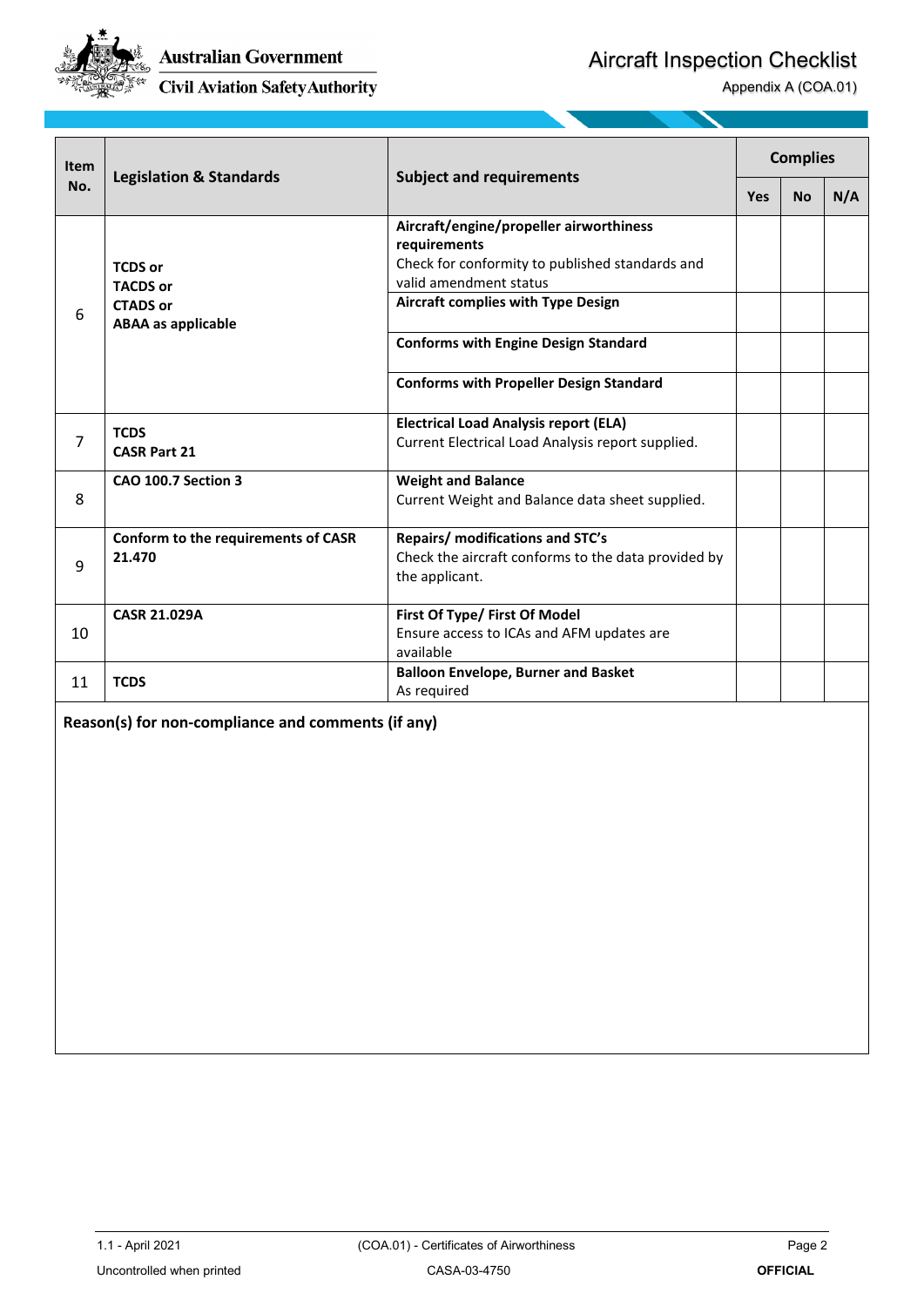**Australian Government** 

**Civil Aviation Safety Authority** 

Appendix A (COA.01)

#### **Airworthiness Directives**

**All applicable Airworthiness Directives required by CASR Part 39 must be verified as complied with or be subject to an approved Alternate Means of Compliance (AMOC) or exclusion.**

| Item |        | <b>Aircraft</b>                                      |            | <b>Complies</b> |     |
|------|--------|------------------------------------------------------|------------|-----------------|-----|
| No.  |        |                                                      | <b>Yes</b> | <b>No</b>       | N/A |
| 12   | ◘      | Rotorcraft                                           |            |                 |     |
| 13   |        | Aircraft - General                                   |            |                 |     |
| 14   |        | Type and Model                                       |            |                 |     |
| 15   | $\Box$ | <b>Lighter Than Air</b>                              |            |                 |     |
| 16   |        | Type and Model                                       |            |                 |     |
| 17   | ◘      | Below 5700 kgs                                       |            |                 |     |
| 18   |        | Aircraft - General                                   |            |                 |     |
| 19   | ◻      | Above 5700 kgs                                       |            |                 |     |
| 20   |        | Aircraft - General                                   |            |                 |     |
| 21   |        | Type and Model                                       |            |                 |     |
|      |        | Alternate means of compliance or exclusions (if any) |            |                 |     |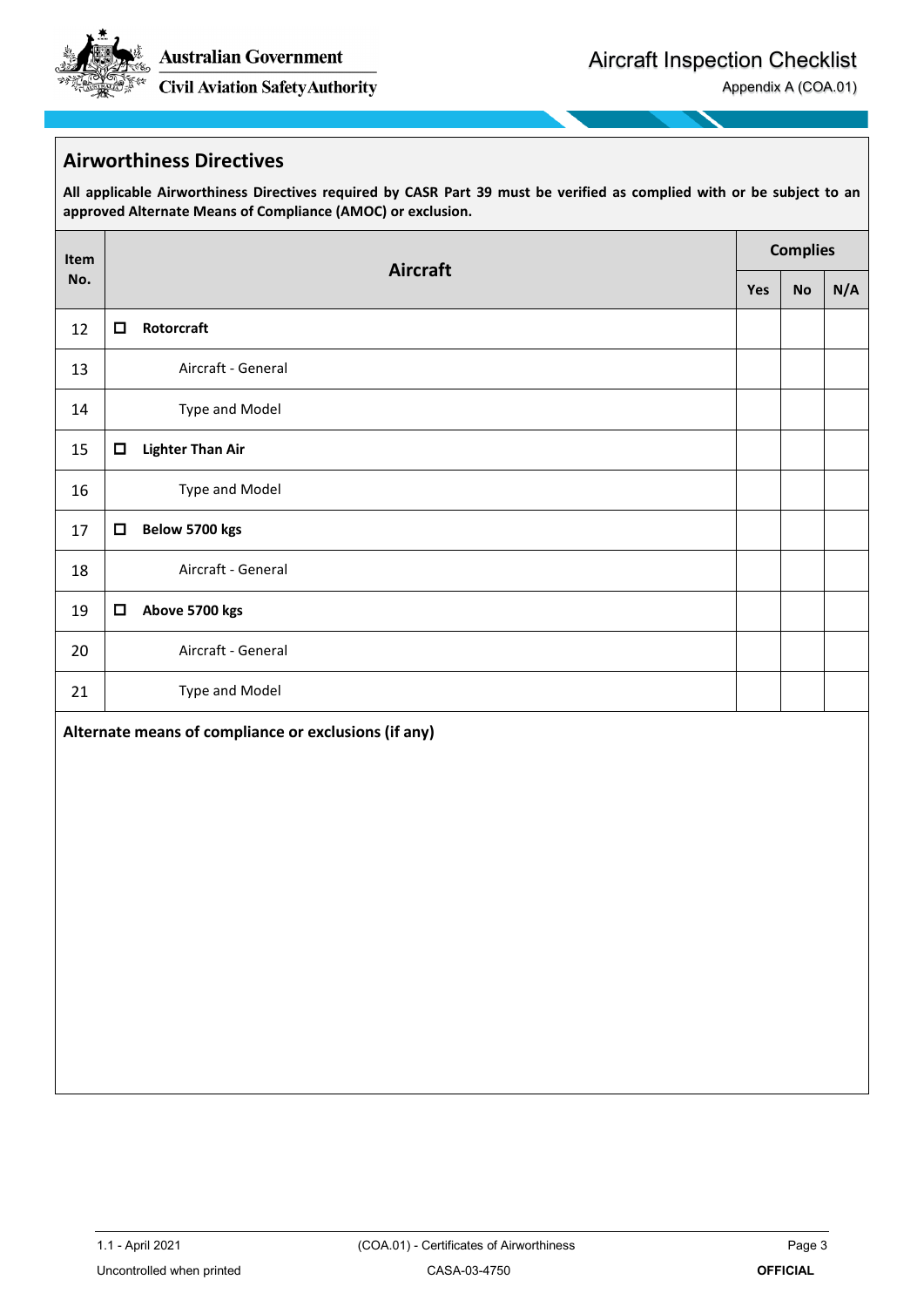

Aircraft Inspection Checklist

Appendix A (COA.01)

| <b>Complies</b><br>Item<br><b>Engines</b><br>No.<br><b>No</b><br>Yes |        |                          |     |                 |     |
|----------------------------------------------------------------------|--------|--------------------------|-----|-----------------|-----|
|                                                                      |        |                          |     |                 | N/A |
| 22                                                                   | □      | <b>Engine General</b>    |     |                 |     |
| 23                                                                   | О      | <b>Piston Engine(s)</b>  |     |                 |     |
| 24                                                                   |        | Type:                    |     |                 |     |
| 25                                                                   |        | Model:                   |     |                 |     |
| 26                                                                   | $\Box$ | <b>Turbine Engine(s)</b> |     |                 |     |
| 27                                                                   |        | Type:                    |     |                 |     |
| 28                                                                   |        | Model:                   |     |                 |     |
|                                                                      |        |                          |     |                 |     |
|                                                                      |        |                          |     |                 |     |
| Item                                                                 |        |                          |     | <b>Complies</b> |     |
| No.                                                                  |        | Equipment                | Yes | <b>No</b>       | N/A |
| 29                                                                   | $\Box$ | Equipment                |     |                 |     |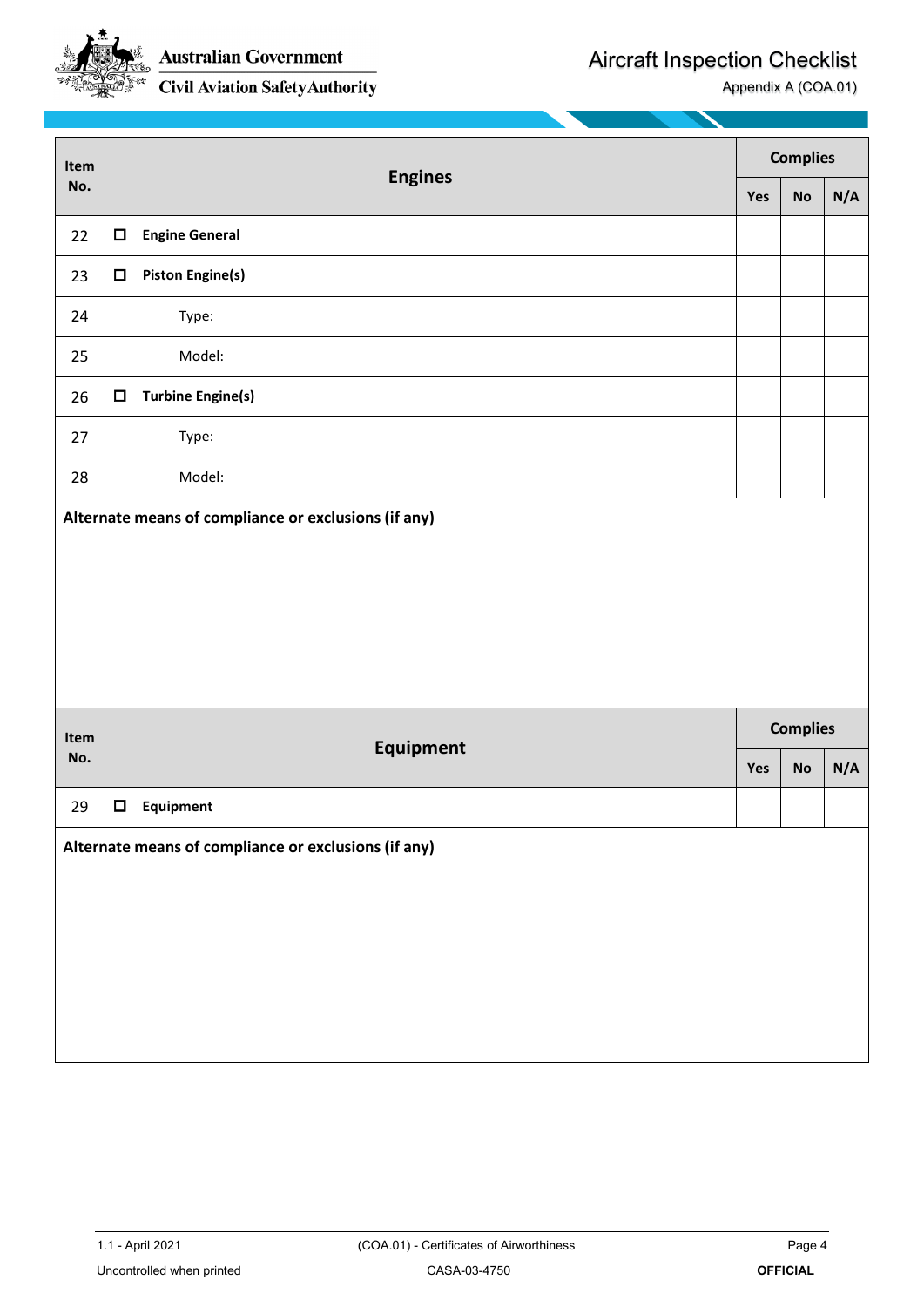

Appendix A (COA.01)

#### **Operational Requirements**

**The assessor should assess the aircraft against the operational requirements to ensure the applicant is aware of any additional responsibilities prior to operating the aircraft.**

| Item                                                                                 |                                                                                                                          | <b>Complies</b>                                                                                                                         |  |           |     |
|--------------------------------------------------------------------------------------|--------------------------------------------------------------------------------------------------------------------------|-----------------------------------------------------------------------------------------------------------------------------------------|--|-----------|-----|
| No.                                                                                  | <b>Legislation &amp; Standards</b>                                                                                       | <b>Subject and requirements</b>                                                                                                         |  | <b>No</b> | N/A |
| <b>Air Navigation Act 1984</b><br>30<br>Air Navigation (aircraft noise) Regulations. |                                                                                                                          | <b>Aircraft noise certification</b><br>Applicant must ensure conformity to the Act                                                      |  |           |     |
| 31                                                                                   | <b>Air Navigation Act 1920</b><br>Air Navigation (Aircraft emissions)<br><b>Regulations</b>                              | Aircraft emissions certification<br>Applicant must ensure conformity to the Act                                                         |  |           |     |
| 32                                                                                   | Documents to be carried in Australian Aircraft<br><b>CAR 139</b><br>Inform applicant of documents to be carried on board |                                                                                                                                         |  |           |     |
| 33                                                                                   | Provision and use of oxygen and protective breathing<br><b>CAO 20.4</b><br>equipment                                     |                                                                                                                                         |  |           |     |
| 34                                                                                   | CAO 20.11                                                                                                                | Emergency & lifesaving equipment & passenger control in<br>emergencies                                                                  |  |           |     |
| 35                                                                                   | CAO 20.18                                                                                                                | Aircraft equipment - basic operational requirements<br>Mode S transponder code correct (if fitted)<br>ADS-B<br>Ground proximity warning |  |           |     |
| 36                                                                                   | Equipment for VFR flight requirements<br><b>CAR 174A</b>                                                                 |                                                                                                                                         |  |           |     |
| 37                                                                                   | <b>CAR 177</b>                                                                                                           | Equipment for IFR flight requirements                                                                                                   |  |           |     |
| 38                                                                                   | <b>CAR 252A</b>                                                                                                          | ELT registered with AMSA (if fitted)                                                                                                    |  |           |     |
| 39                                                                                   | CAR DIV 4                                                                                                                | <b>External lighting</b>                                                                                                                |  |           |     |
| 40                                                                                   | <b>CAR DIV 5</b>                                                                                                         | <b>RVSM</b>                                                                                                                             |  |           |     |
| 41                                                                                   | <b>CAO Appendix I</b>                                                                                                    | Instruments - Flight under VFR                                                                                                          |  |           |     |
| 42                                                                                   | <b>CAO Appendix II</b>                                                                                                   | Instruments - RPT operations and charter w/ MTOW ><br>5700kgs                                                                           |  |           |     |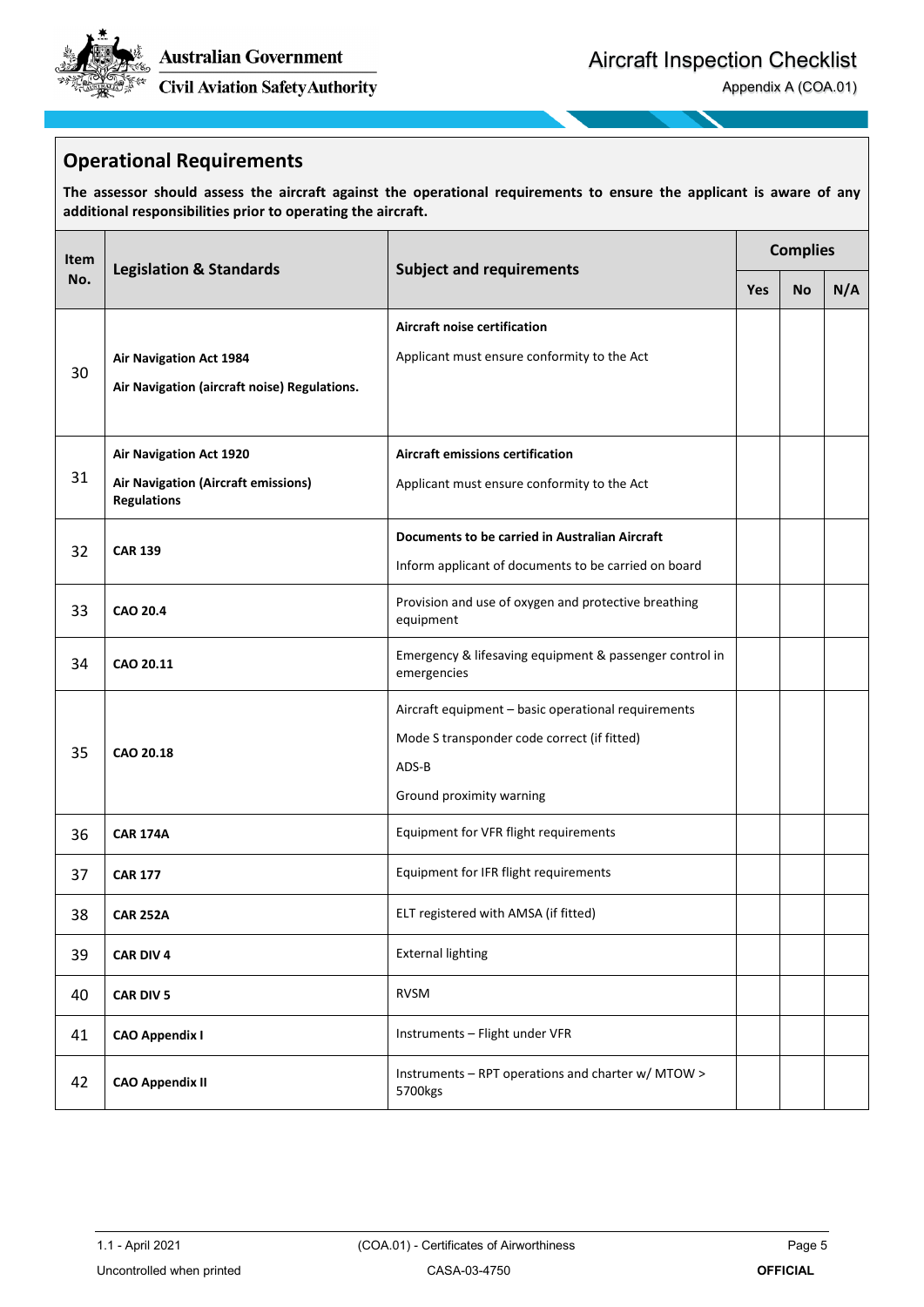

Appendix A (COA.01)

| <b>Operational Requirements (continued)</b> |                                                                                |                                                                                 |                 |           |     |  |
|---------------------------------------------|--------------------------------------------------------------------------------|---------------------------------------------------------------------------------|-----------------|-----------|-----|--|
| Item<br>No.                                 | <b>Legislation &amp; Standards</b>                                             | <b>Subject and requirements</b>                                                 | <b>Complies</b> |           |     |  |
|                                             |                                                                                |                                                                                 | <b>Yes</b>      | <b>No</b> | N/A |  |
| 43                                          | <b>CAO Appendix III</b>                                                        | Instruments - Charter w/ MTOW < 5700kgs under IFR,<br>excluding freight         |                 |           |     |  |
| 44                                          | <b>CAO Appendix IV</b>                                                         | Instruments - Aerial & private IFR, charter night VMC,<br>freight IFR < 5700kgs |                 |           |     |  |
| 45                                          | Electric lighting equipment flight under IFR at night<br><b>CAO Appendix V</b> |                                                                                 |                 |           |     |  |
| 46                                          | <b>CAO Appendix VI</b>                                                         | Instruments - VFR - Helicopters                                                 |                 |           |     |  |
| 47                                          | <b>CAO Appendix VII</b>                                                        | Instruments - IFR - Helicopters, except night VMC                               |                 |           |     |  |
| 48                                          | <b>CAO Appendix VIII</b>                                                       | Instruments - night VMC - Helicopters, except<br>agricultural operations        |                 |           |     |  |
| 49                                          | <b>CAO Appendix IX</b>                                                         | Instruments - night VMC - Helicopters engaged in<br>agricultural operations     |                 |           |     |  |
| 50                                          | <b>CAO Appendix X</b>                                                          | Instruments - balloons and hot airships - flight by day<br>under VFR            |                 |           |     |  |
| 51                                          | <b>CAO Appendix XI</b>                                                         | ADS-B transmitting equipment                                                    |                 |           |     |  |
| 52                                          | CASR Part 90 & Part 90 MOS                                                     | Other maintenance requirements                                                  |                 |           |     |  |
| 53                                          | AIP GEN 1.5                                                                    | Aircraft instruments equipment and flight documents                             |                 |           |     |  |

**Reason(s) for non-compliance and comments (if any)**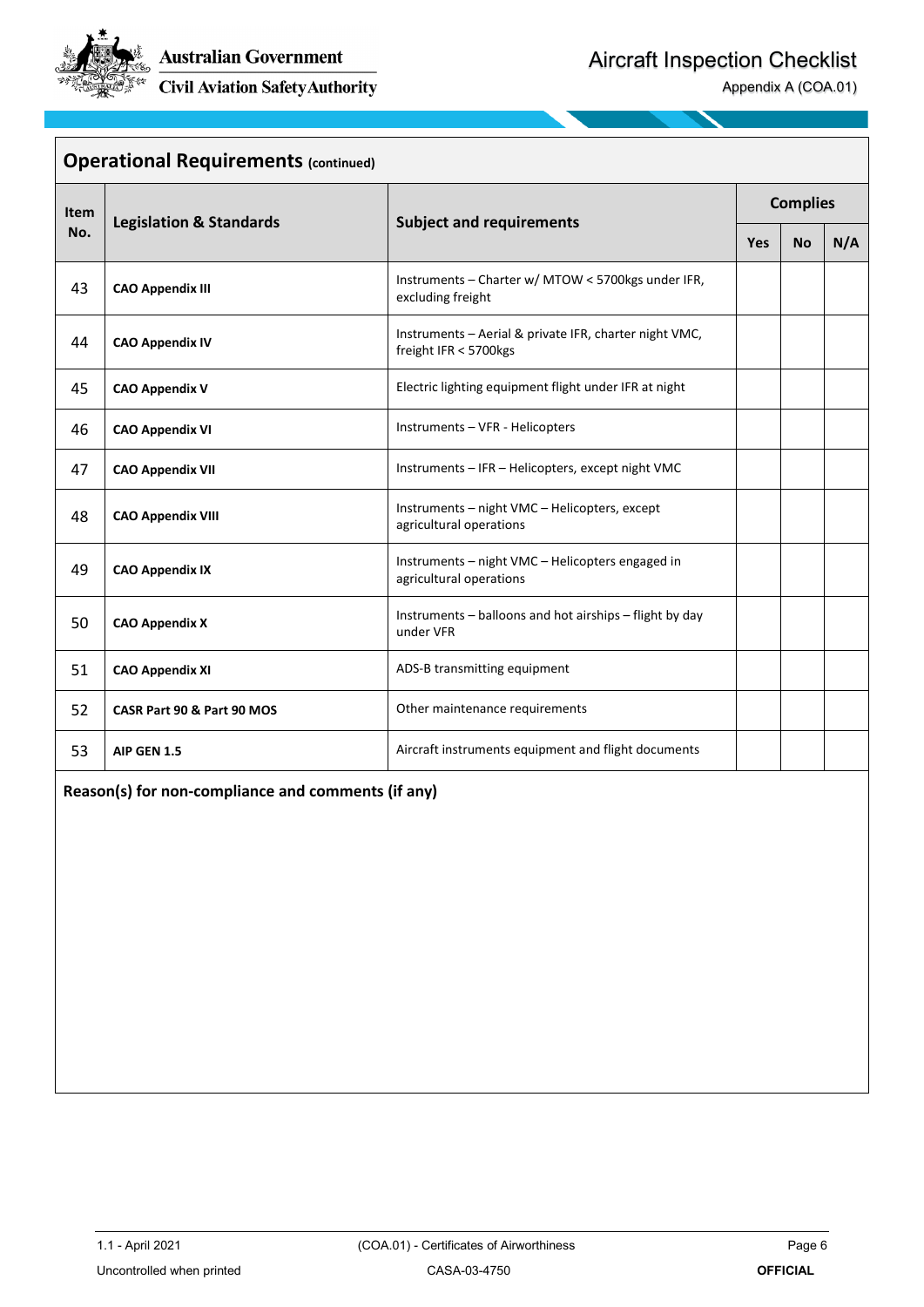

Appendix A (COA.01)

| <b>Equipment Standards</b> |                     |                                                                       |                 |           |     |  |
|----------------------------|---------------------|-----------------------------------------------------------------------|-----------------|-----------|-----|--|
| Item                       |                     |                                                                       | <b>Complies</b> |           |     |  |
| No.                        |                     | <b>Subject and requirements</b><br><b>Legislation &amp; Standards</b> |                 | <b>No</b> | N/A |  |
| 54                         | CAO 20.18           | Aircraft instruments                                                  |                 |           |     |  |
| 55                         | CAO 20.18           | Aircraft equipment software                                           |                 |           |     |  |
| 56                         | CAO 20.18           | <b>Flight Data Recorders</b>                                          |                 |           |     |  |
| 57                         | CAO 20.18           | Cockpit voice recorders                                               |                 |           |     |  |
| 58                         | CAO 20.18 (Para 9B) | ADS-B Equipment                                                       |                 |           |     |  |
| 59                         | CAO 20.18 (Para 9D) | <b>GNSS Equipment</b>                                                 |                 |           |     |  |
| 60                         | CAO 20.18 (Para 9E) | Mode S Transponder                                                    |                 |           |     |  |
| 61                         | AIP GEN 1.5         | Radio communication and navigation equipment                          |                 |           |     |  |
| 62                         | <b>AIP GEN 1.5</b>  | HF communications transmitting and receiving equipment                |                 |           |     |  |
| 63                         | AIP GEN 1.5         | VHF communications transmitting equipment                             |                 |           |     |  |
| 64                         | AIP GEN 1.5         | VHF communications receiving equipment                                |                 |           |     |  |
| 65                         | <b>AIP GEN 1.5</b>  | Automatic direction finding receiving equipment                       |                 |           |     |  |
| 66                         | AIP GEN 1.5         | VOR Navigation receiving equipment                                    |                 |           |     |  |
| 67                         | <b>AIP GEN 1.5</b>  | Localizer Navigation receiving equipment                              |                 |           |     |  |
| 68                         | <b>CASR Part 90</b> | Passenger seats                                                       |                 |           |     |  |
| 69                         | CAO 20.11           | Life Jackets (AWB 25-13 Life Jacket and Flotation Devices<br>Approved |                 |           |     |  |
| 70                         | CAO 20.11           | Life Rafts (AWB 25-14 Life Raft Approved Standards)                   |                 |           |     |  |
| 71                         | AD/GEN/65           | Hand Portable Fire Extinguishers                                      |                 |           |     |  |
| 72                         | <b>CAR 252A</b>     | <b>Emergency Locator Transmitters</b>                                 |                 |           |     |  |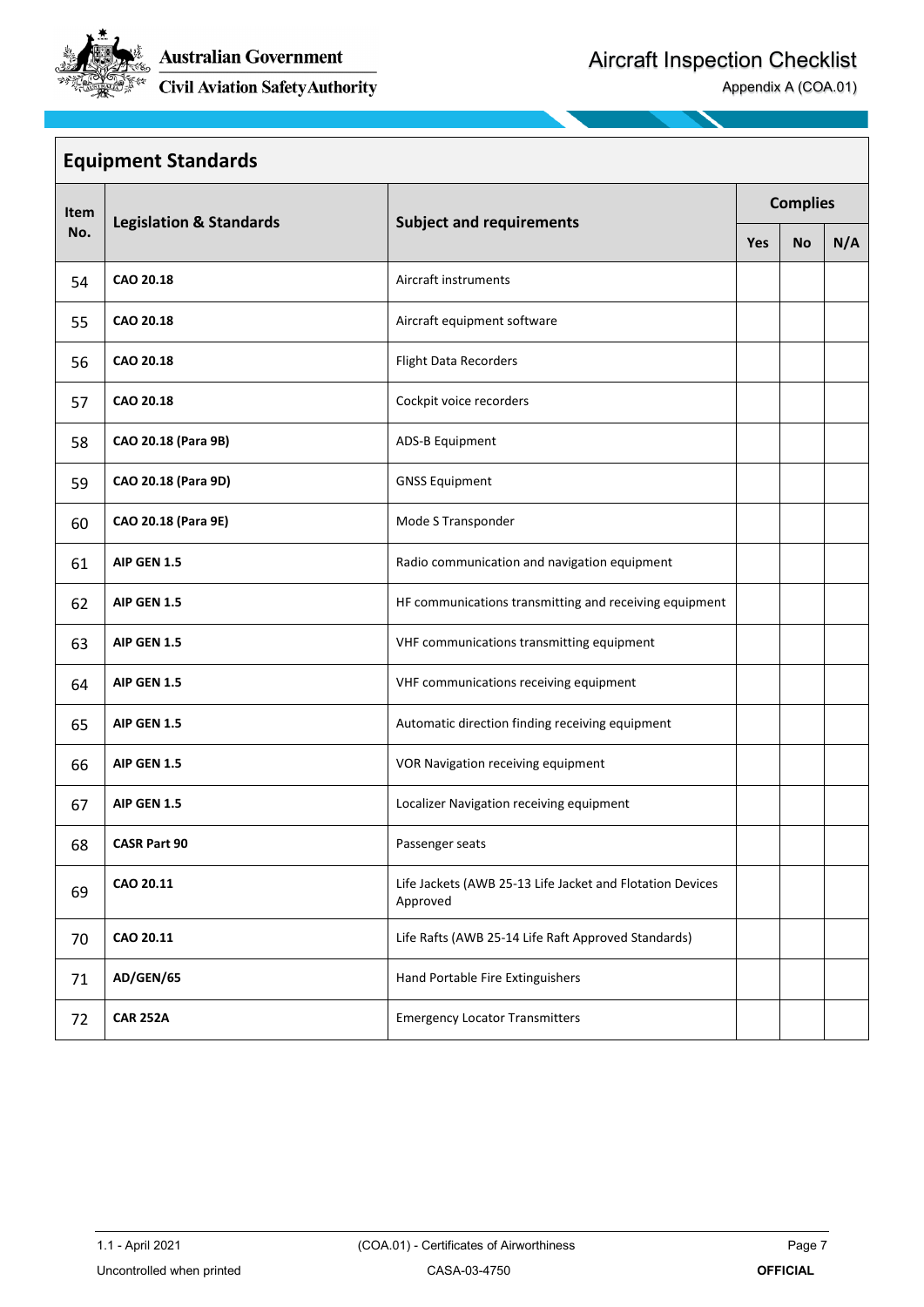Australian Government

**Civil Aviation Safety Authority** 

Appendix A (COA.01)

#### **Equipment Standards (continued)**

**Reason(s) for non-compliance and comments (if any)**

## **Process control and specifications Item No. Legislation & Standards Subject and requirements Complies Yes** | **No** | **N/A** 73 CAO 108.26 Oxygen systems 74 CAO 108.28 Manufacture of fixed pitch wooden propellers 75 CAO 108.29 Timber for use in aircraft propellers 76 CAR 196 CAR 196 CAR 196 CAR 196 CAR 196 CAR 196 CAR 196 CAR 197 CAR 197 CAR 197 CAR 197 CAR 197 CAR 197 CAR 77 CASR 21.305 Seat belts/harnesses/inertia reels **Reason(s) for non-compliance and comments (if any)**